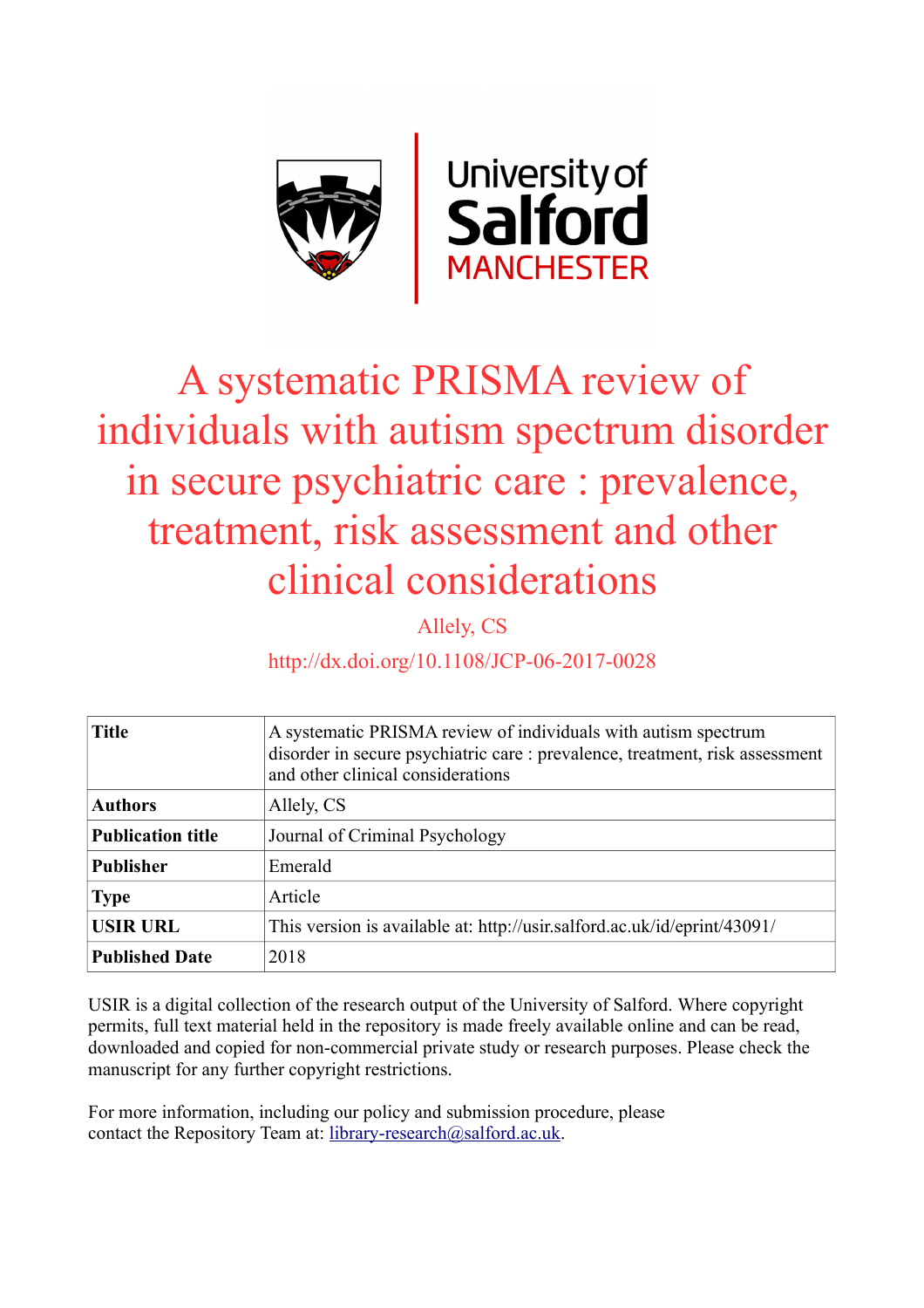# *<u><b>Pemeraldinsight</u>*



## **Journal of Criminal Psychology**

A systematic PRISMA review of individuals with autism spectrum disorder in secure psychiatric care: prevalence, treatment, risk assessment and other clinical considerations Clare S. Allely,

### **Article information:**

To cite this document: Clare S. Allely, (2018) "A systematic PRISMA review of individuals with autism spectrum disorder in secure psychiatric care: prevalence, treatment, risk assessment and other clinical considerations", Journal of Criminal Psychology, Vol. 8 Issue: 1, pp.58-79, <https://doi.org/10.1108/JCP-06-2017-0028> Permanent link to this document:

<https://doi.org/10.1108/JCP-06-2017-0028>

Downloaded on: 09 January 2018, At: 01:34 (PT) References: this document contains references to 154 other documents. The fulltext of this document has been downloaded 76 times since 2018\*

# University of **MANCHESTER**

Access to this document was granted through an Emerald subscription provided by All users group

## **For Authors**

If you would like to write for this, or any other Emerald publication, then please use our Emerald for Authors service information about how to choose which publication to write for and submission guidelines are available for all. Please visit www.emeraldinsight.com/authors for more information.

### **About Emerald www.emeraldinsight.com**

Emerald is a global publisher linking research and practice to the benefit of society. The company manages a portfolio of more than 290 journals and over 2,350 books and book series volumes, as well as providing an extensive range of online products and additional customer resources and services.

Emerald is both COUNTER 4 and TRANSFER compliant. The organization is a partner of the Committee on Publication Ethics (COPE) and also works with Portico and the LOCKSS initiative for digital archive preservation.

\*Related content and download information correct at time of download.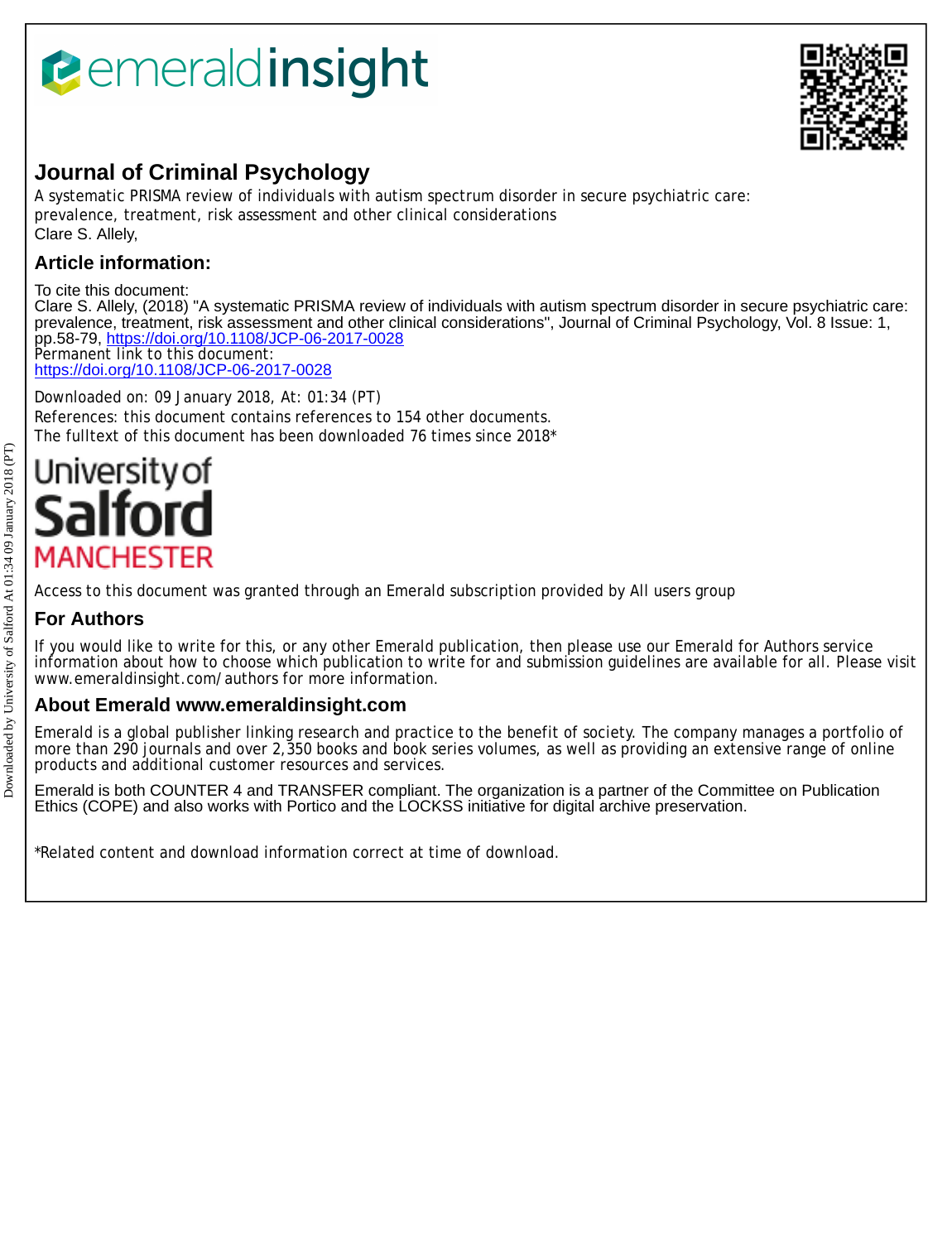## A systematic PRISMA review of individuals with autism spectrum disorder in secure psychiatric care: prevalence, treatment, risk assessment and other clinical considerations

Clare S. Allely

Clare S. Allely is a Reader in Forensic Psychology at the School of Health Sciences, University of Salford, Manchester, UK; and an Affiliate Member of the Gillberg Neuropsychiatry Centre, Sahlgrenska Academy, University of Gothenburg, Gothenburg, Sweden.

#### Abstract

**Purpose** – Patients with autism spectrum disorder (ASD) present with specific assessment, specific difficulties, needs and therapeutic issues and therefore are a challenging group for forensic services. Given the challenge that individuals with ASD present to forensic services, the suggested increase in the number of this group within this setting and the relatively little amount of research which suggests they face a number of difficulties within the prison environment, the purpose of this paper is to identify and review all the studies which have been carried out investigating any aspect of ASD in relation to secure hospital settings. Design/methodology/approach - Seven internet-based bibliographic databases were used for the present review. The review followed the Preferred Reporting Items for Systematic reviews and Meta-Analyses guidelines. Findings - A total of 12 studies were included in this review; 3 looked at the prevalence of ASD in secure psychiatric hospitals. One study evaluated the clinical utility of the AQ screening tool to assess self-reported autistic traits in secure psychiatric settings. Three explored any type of characteristics of patients with ASD detained in secure psychiatric hospitals. One study investigated the experiences or quality of life of patients with an ASD detained in secure psychiatric care. Two studies investigated awareness, knowledge and/or views regarding patients with ASD held by staff working within secure psychiatric hospitals. Lastly, three studies (one of which was also included in the prevalence category above) looked at the effectiveness of interventions or treatment of patients with ASD in secure psychiatric hospitals. Clinical recommendations and future research directions are discussed.

Originality/value - To the author's knowledge, this is the first review to explore what research has been carried out looking specifically at patients with ASD in relation to secure forensic settings.

Keywords Autism spectrum disorder, Secure hospital, Asperger's syndrome, High secure psychiatric hospital, HSPC, Secure forensic settings

Paper type Literature review

Autism spectrum disorders (ASDs) are neurodevelopmental disorders characterised by impairments in social reciprocal interactions and communication and restricted, repetitive pattern of interests and behaviour (American Psychiatric Association, 2000, 2013). The "true" prevalence of ASD is not known (Fernell et al., 2012). As highlighted by Lyall et al. (2017) in a recent paper, only one rigorous study of ASD prevalence in adults has been conducted to date (Brugha et al., 2011). This investigation, conducted in England in 2007, actively sampled adults from the community and it employed an active two-stage screening-confirmation approach which produced an estimate of ASD in 1 per cent in the general population. This prevalence is consistent with the findings from some other studies (e.g. Simonoff, 2012). The male-female ratio for ASD prevalence is between 4 and 5:1 in the general population (Fombonne, 2009). The Diagnostic Statistical Manual fifth edition's (DSM-V) (American Psychiatric Association, 2013) now defines two

Received 23 June 2017 Revised 7 September 2017 Accepted 20 September 2017

© Clare S. Allely, 2017. Published by Emerald Publishing Limited. This article is published under the Creative Commons Attribution (CC BY 4.0) licence. Anyone may reproduce, distribute, translate and create derivative works of this article ( for both commercial & non-commercial purposes), subject to full attribution to the original publication and authors. The full terms of this licence may be seen at http://creativecommons.org/ licences/bv/4.0/legalcode Compliance with ethical standards: there are no conflicts of interest to declare. The paper did not received any funding.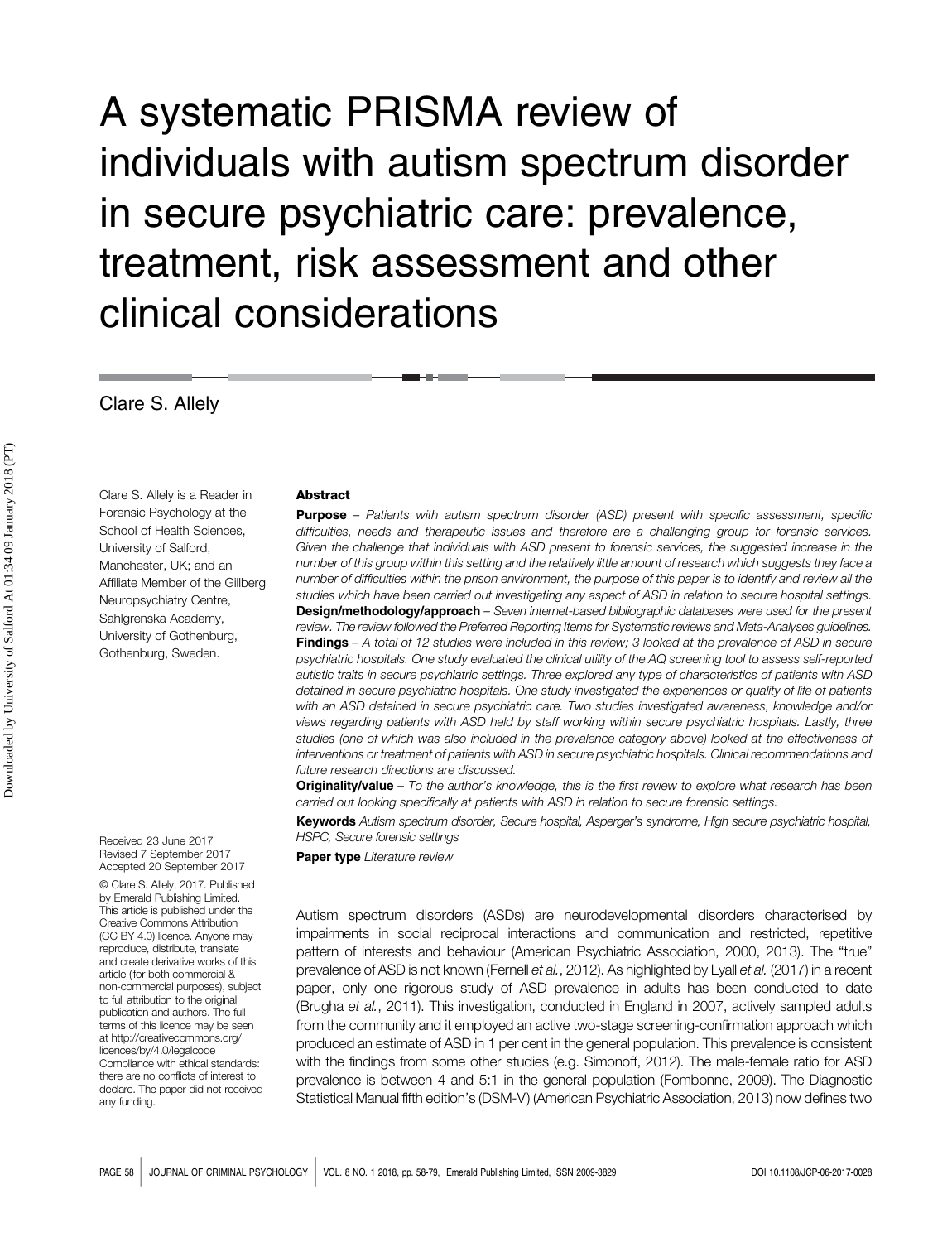core areas of impairment in ASD (previously three core areas): "persistent deficits in social communication and social interaction" and "restricted, repetitive patterns of behavior, interests, or activities". Impairment to these two core areas varies across individuals in terms of symptoms and levels of severity. There has been much criticism over the proposed changes and final changes made in the DSM-V's new criteria for ASD (see Waterhouse, 2013; Wing et al., 2011; McPartland et al., 2012; Ritvo, 2012; Fernell et al., 2012). However, a thorough discussion of this is outside the scope of this review.

#### Rates of overlap between intellectual disability (ID) and ASD

ID and ASD are the most common developmental disorders and "combined, they affect between 3 and 5 per cent of the population" (Srivastava and Schwartz, 2014, p. 161). Postorino et al. (2016), in a recent paper investigating the prevalence of ID and ASD in an Italian sample of children and adolescents, cited a number of studies which have found that there is a frequent co-occurrence between ID and ASD, and that both these disorders have been argued to share genetic substrates (e.g. Bölte and Poustka, 2002; Bonora et al., 2014; Charman et al., 2011; Deth, 2012; Fombonne, 2003, 2009; Mefford et al., 2012; Nicholl et al., 2014; Srivastava and Schwartz, 2014). Srivastava and Schwartz (2014) also suggest that these two disorders are significantly likely to be associated, both biochemically and molecularly. Studies have found that as many as 70 per cent of individuals with ASDs have some level of ID while the other 30 per cent have some form of disability (e.g. speech, behaviour) which is not cognitive dysfunction (Mefford et al., 2012; Newschaffer et al., 2007; Wilkins and Matson, 2009). However, it is interesting to note studies which have looked at this from the other perspective – the prevalence of ASD in individuals with ID. About 10 per cent of individuals with ID have ASDs. Additionally, some ID conditions have been found to have a greater prevalence of co-occurrence with ASD than others (Srivastava and Schwartz, 2014).

However, Postorino et al. (2016) have argued that the studies published to date have reported a wide range of rates of ID prevalence in ASD – with reported prevalence ranging from 16.7 to 84 per cent (Baird et al., 2000, 2006; Bertrand et al., 2001; Bölte and Poustka, 2002; Bölte et al., 2009; Carlsson et al., 2013; Centers for Disease Control and Prevention, 2014; Chakrabarti and Fombonne, 2005; Charman et al., 2011; De Bildt et al., 2004; Fombonne, 2003; Gillberg et al., 1991; Keen and Ward, 2004; La Malfa et al., 2004; Magnússon and Saemundsen, 2001; Matson and Shoemaker, 2009; Miller et al., 2012; Oliveira et al., 2007). The majority of these studies main research focus, however, was examining the epidemiology of ASD rather than specifically investigating the rate of comorbidity of ID in individuals with ASD (Postorino et al., 2016). Despite the well-established high co-morbidity between ID and ASD, the present paper focuses on studies which specifically look at individuals with ASD because there has been relatively little research investigating ASD in the criminal justice system. However, there is a significant amount of research which has looked at ID in the criminal justice system (e.g. Ali et al., 2016; Boer et al., 2016; Cootes, 2016; Eadens et al., 2016; Murphy, Gardner, and Freeman, 2017; Murphy, Chiu, Triantafyllopoulou, Barnoux, Blake, Cooke, Forrester-Jones, Gore and Beecham, 2017). This study is interested in the particular experiences of individuals with ASD given their unique features, challenges and needs.

#### ASD and offending behaviour

The types of offending behaviours which have been found to be associated with offenders with ASD include: violent behaviour, sexual offending, fire setting, obsessive harassment (stalking) and computer/cyber-crimes (Ledingham and Mills, 2015; Sabet et al., 2015; Allely and Creaby-Attwood, 2016). It is important to highlight that most individuals with ASD are law-abiding (Murphy, 2017). There is no evidence to suggest that individuals with ASD have higher rates of offending behaviour (King and Murphy, 2014). However, it is important to draw attention to the increasing body of research which indicates that it is those individuals with ASD who also have psychiatric co-morbidities who are more at risk of engaging in offending behaviour (e.g. Chaplin et al., 2013). Some of the most common co-morbidities in individuals with ASD include: mood disorders such as depression and anxiety (e.g. Ghaziuddin et al., 2002; Hammond and Hoffman, 2014; Matson and Williams, 2014; Moss et al., 2015; Bruggink et al., 2016), and behavioural disorders including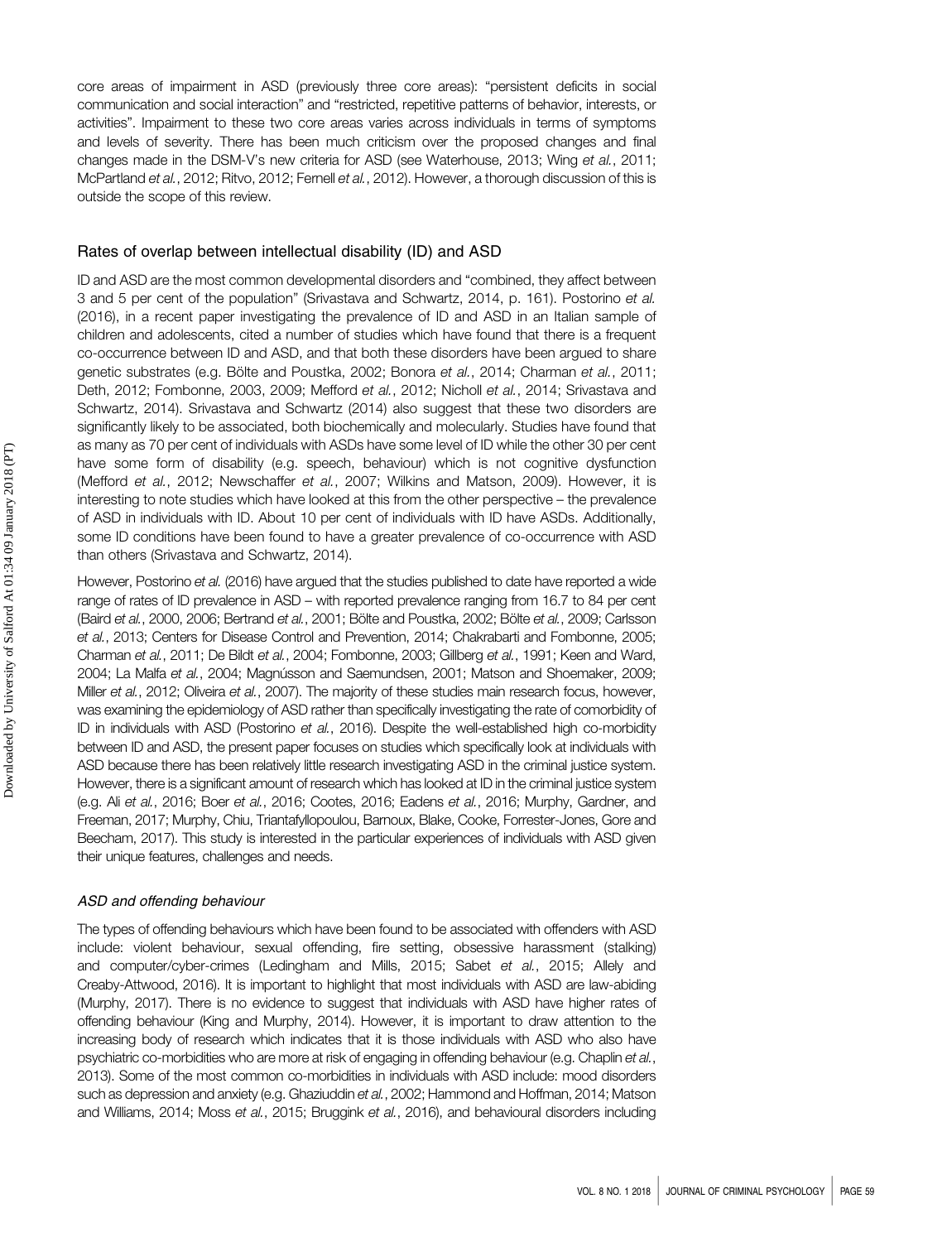attention-deficit/hyperactivity disorder (ADHD) (e.g. Chen et al., 2015; Taylor et al., 2015; Antshel et al., 2016). One recent longitudinal study comprising of 124 youths with a clinical diagnosis of ASD (mean age,  $10.6 \pm 3.3$  years – at the start of the study) found that early comorbid psychiatric conditions such as: anxiety/depression, inattention, hyperactivity/impulsivity and oppositional behaviours may also impair later social adjustment (adaptive functioning) in youths with ASD as found at follow up interviews which took place about three years later (37.59 ±15 months) (Chiang and Gau, 2016).

#### ASD in the prison environment

While there have been numerous studies investigating the offending behaviour of individuals with ASDs, there has been very little research investigating the experience and difficulties faced by such individuals in the prison environment (Haskins and Silva, 2006; Lewis et al., 2015). Two recent reviews highlight the lack of research which has explored the experiences of individuals with ASD in the prison environment (Robertson and McGillivray, 2015; Allely, 2015). For inmates with ASD, numerous issues can result from the social and physical constraints of the prison environment. For individuals with ASD, the prison environment can be more challenging and distressing due to the ASD traits that can cause problems in everyday life (e.g. obsessions, compulsions, difficulties in communicating with others) (e.g. Love and Morrison, 2002; Martin, 2001; Newman et al., 2015). They may also be more vulnerable to bullying, exploitation, sexual and physical victimisation, social isolation and confrontations with other inmates (The National Autistic Society, 2005; English and Heil, 2005). Some studies have also found that having a development disability is a risk factor for encountering less empathy from correctional staff (Glaser and Deane, 1999; Shively, 2004) and for having relational difficulties with other inmates (Attwood, 1998; Gordon, 2002).

Currently, the prevalence of ASDs in prisons is not known (Robinson et al., 2012). There are a number of reasons why this figure is difficult to ascertain. The main reason was highlighted by Chaplin and McCarthy (2014) in their paper. Currently in the UK, ASD is not part of the prison screening process (Myers, 2004; Chaplin and McCarthy, 2014). A lack of suitable, ASD sensitive, assessment tools has been put forward as one possible explanation for this and the lack of screening presents as a significant problem throughout all stages of the criminal justice system (Myers, 2004; Cooper and Allely, 2017). Using the Autism Quotient (AQ-20), Underwood et al. (2016) identified high levels of unrecognised ASD traits among a group of male prisoners in an adult male prison in London in the UK (UK). Of the 186 adult males approached on the prison wings, 10 per cent screened positive and 2 per cent fulfilled the diagnostic criteria for ASD. Such findings strongly highlight the need for specialist assessment within the criminal justice system for individuals with neurodevelopmental disorders such as ASD. Based on this rate of 2 per cent, the Ministry of Justice (2015) suggests that in prisons in the UK there are approximately 1,600 men and 120 women with ASD (Ministry of Justice, 2015). Importantly, rates of ASD in prison may vary depending on its type (e.g. remanded or sentenced, high-secure, mainstream prisons, etc.) (Underwood et al., 2013).

Given that many individuals with ASDs have difficulties in being able to communicate their needs and are at increased risk for experiencing victimisation in the prison, it is crucial that prison staff have at least an adequate understanding of ASD (Jordan, 1999). There has been very little research in this area. In Scotland, Myers (2004) touched on the issue surrounding the knowledge and understanding of ASDs in prison staff. A recent review identified only one study (McAdam, 2009) which explored the knowledge and understanding of the ASD amongst prison staff (Allely, 2015). McAdam identified, within a six-month period, five prisoners with a diagnosis of an ASD (four with a diagnosis of Asperger's syndrome (AS) and one with autism). Also, three of the five individuals with ASD appeared to be struggling significantly with the prison environment. Using a survey questionnaire, McAdam investigated the knowledge and understanding of ASDs in 53 prison staff. The crucial finding of this study was the possibility that individuals with ASDs may not be receiving the care that they need within the prison environment.

#### Aims of the present review

Another interesting finding based on clinical experience and available evidence is that most individuals with ASD requiring secure care are likely to be on the higher functioning end of the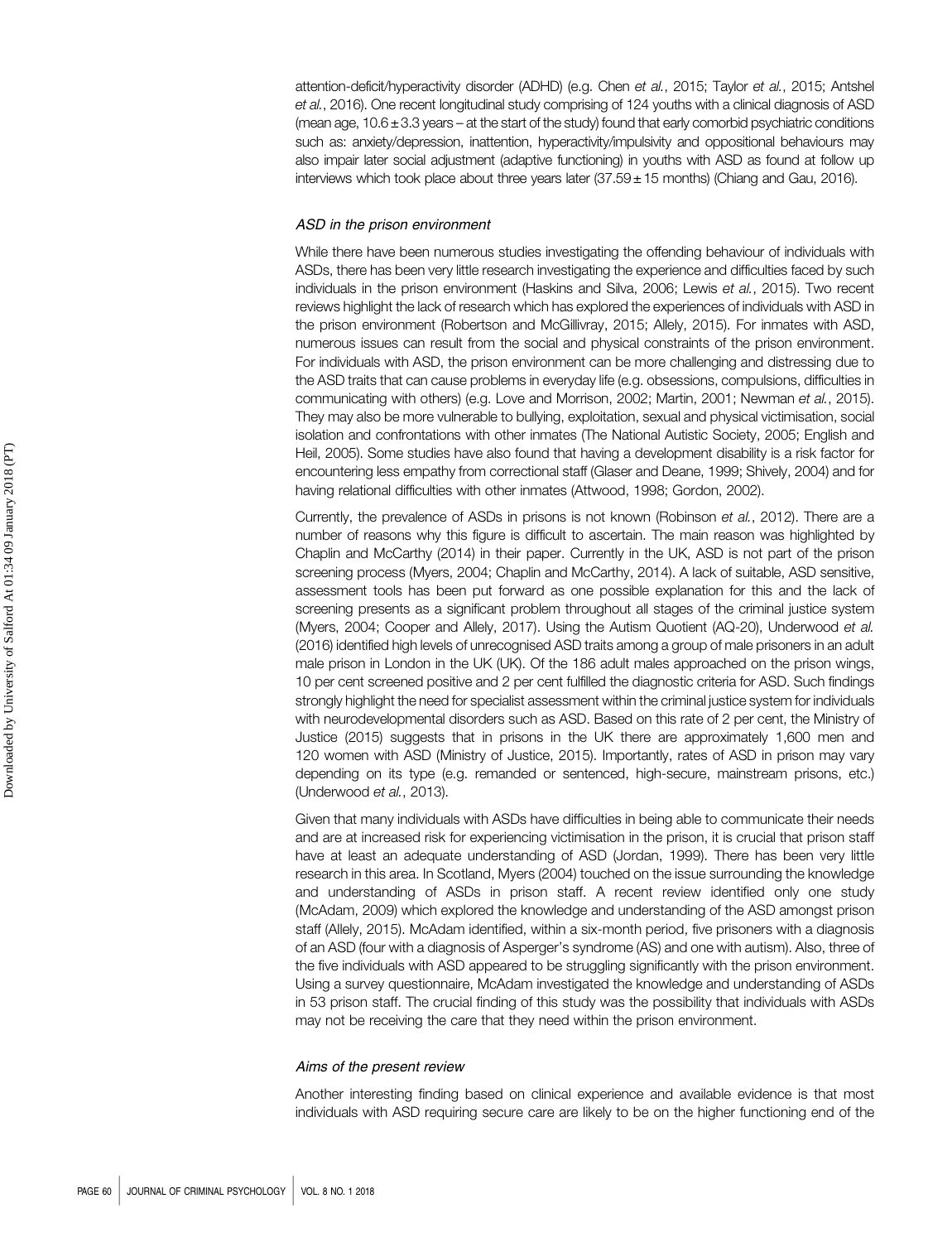autism spectrum (Barkham et al., 2013). Murphy et al. have emphasised that patients with ASD present with specific assessment, specific difficulties, needs and therapeutic issues and therefore are a challenging group for forensic services (Murphy, 2010a; Murphy, Murphy, Mullens, and Mullens, 2017). Lastly, within secure hospital settings, Gunasekaran (2012) argued that there appears to be an increasing number of individuals identified with ASD. Given the challenge that individuals with ASD present to forensic services, the suggested increase in the number of this group within this setting and the relatively little amount of research which suggests they face a number of difficulties within the prison environment, the present review will investigate what studies have been carried out investigating any aspect of ASD in relation to secure hospital settings. For instance, studies investigating the prevalence, experiences, treatment outcomes, etc., in patients with ASD in secure forensic settings.

#### Method

Seven internet-based bibliographic databases were used for the present review including: Journals@Ovid Full Text 26 May 2017; PsycARTICLES Full Text; AMED (Allied and Complementary Medicine) 1985 to May 2017; HMIC Health Management Information Consortium 1979 to January 2017; PsycEXTRA 1908 to 15 May 2017; PsycINFO 2002 to May Week 4, 2017 and Ovid MEDLINE(R) Epub Ahead of Print, In-Process & Other Non-Indexed Citations, Ovid MEDLINE(R) Daily, Ovid MEDLINE and Versions(R). No date limitations were placed on the search conducted on these databases above. These seven databases were searched in order to identify studies which investigated ASD within a secure psychiatric hospital/facility: for instance, studies which looked at the cognitive profile of individuals with ASD in secure settings, prevalence of ASD in secure settings, experiences of individuals with ASD in secure settings, views or knowledge of ASD in secure hospital staff, etc. Following a scoping search of the field, there were relatively few studies found across these areas. Given this, it was decided that this review would take a more inclusive approach to the literature. The flowchart in Figure 1 describes the process of eliminating non-relevant papers in the present review following Preferred Reporting Items for Systematic reviews and Meta-Analyses (PRISMA) guidelines (Liberati et al., 2009). The PRISMA guidelines were developed by an international group which consisted of experienced authors and methodologists. The PRISMA statement contains a 27-item checklist and a four-phase flow diagram. The checklist consists of items which are considered key to ensuring transparent reporting in a systematic review (Moher et al., 2009; Liberati et al., 2009).

Duplicates were excluded prior to the retrieval of references. Searches on all seven databases were conducted on the 26 May 2017. The following search criteria (using keywords) were entered into the seven databases using no date limits: (neurodevelopmental or ASD or autism or autistic or "autism spectrum\*" or "asperger's syndrome" or asperger's or aspergers or "autistic spectrum condition\*" or "autism spectrum disorder\*"mp.  $[mp = ti, ab, tx, ct, sh, hw, ot, id, tc, tm, nm, kf, px,$ rx, an, ui, sy] AND ("high secure psychiatric hospital\*" or "high security psychiatric hospital\*" or "high security hospital\*" or "high secure hospital\*" or "secure hospital\*" or "high secure" or "secure care").mp.  $[mp = ti, ab, tx, ct, sh, hw, ot, id, tc, tm, nm, kf, px, rx, an, ui, syl.$ 

The search returned 96 articles. There were five duplicates, and after these were removed, there were 91. Only, five articles found in the databases search meet the inclusion criteria of this review.

In addition to these database searches, numerous permutations of ASD and other search terms relating to the court process were entered into Google Scholar and thoroughly searched for articles which were not identified through the database searches, for instance, "high secure" AND autism; "high secure" AND Asperger's. The reference section was carefully examined for potential relevant studies in each systematic review, literature review or commentary paper. All references contained in the papers identified as relevant from the database searches were also examined for possible inclusion in this review. Searches on Google Scholar resulted in the identification of seven articles which met the inclusion criteria of this review. Given the relatively little research in this field, this review is more inclusion than exclusion.

In total, 12 articles meet the inclusion criteria and were included in this review.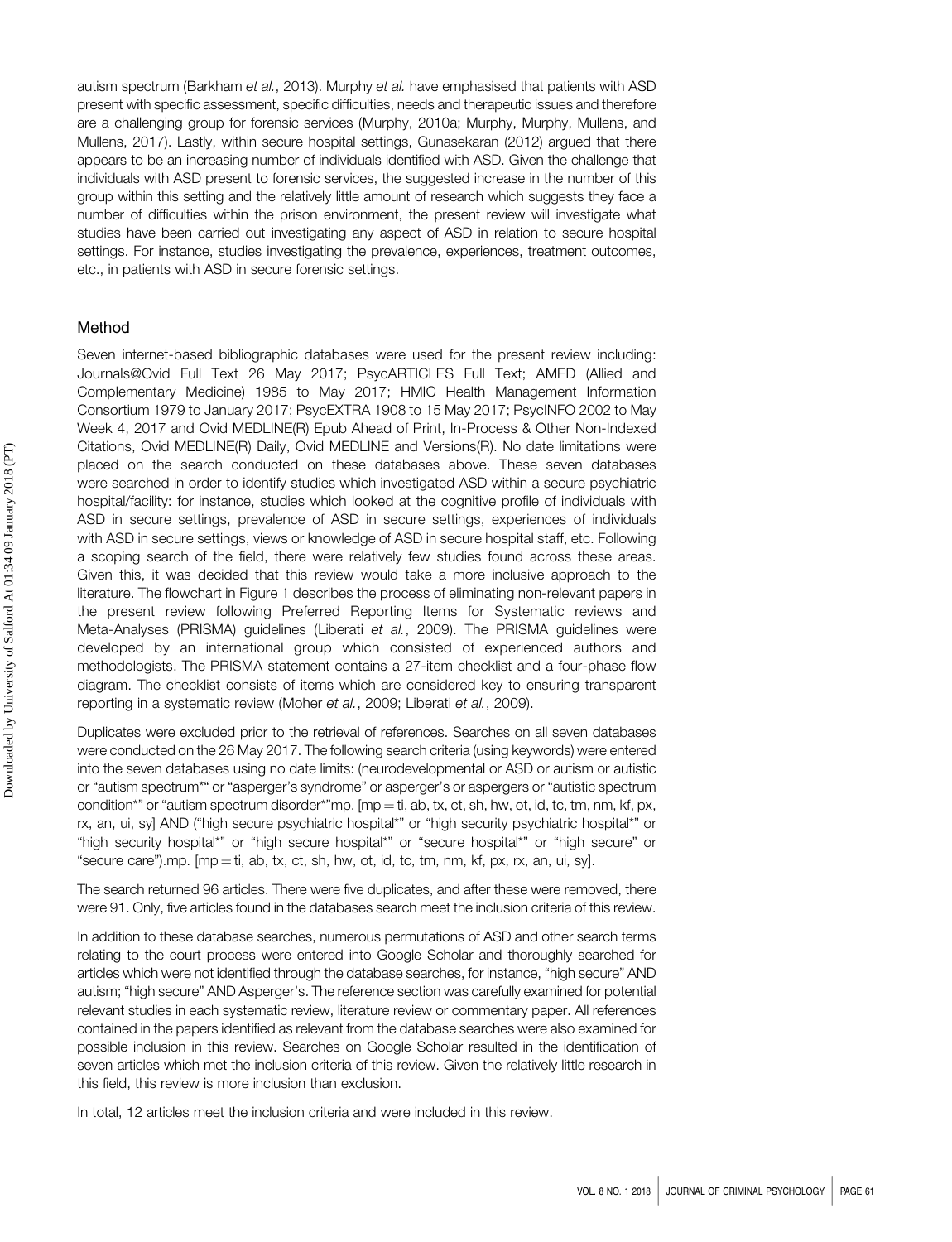#### Figure 1 Flow of information through systematic review



Abstracts for each reference were obtained and screened using the following criteria:

Inclusion criteria:

- 1. human study population; and
- 2. papers which investigated ASDs within a low, medium or high secure psychiatric hospital (or other terms to describe this such as high secure unit; high secure hospital, secure hospital, secure settings, etc.).

Exclusion criteria:

- 1. paper not published in English;
- 2. papers investigated did not focus on ASDs but intellectual disabilities or other disorders/ conditions such as personality disorders, etc.;
- 3. papers which report on cases of individuals with both intellectual disabilities and ASD;
- 4. papers which are not peer reviewed articles; and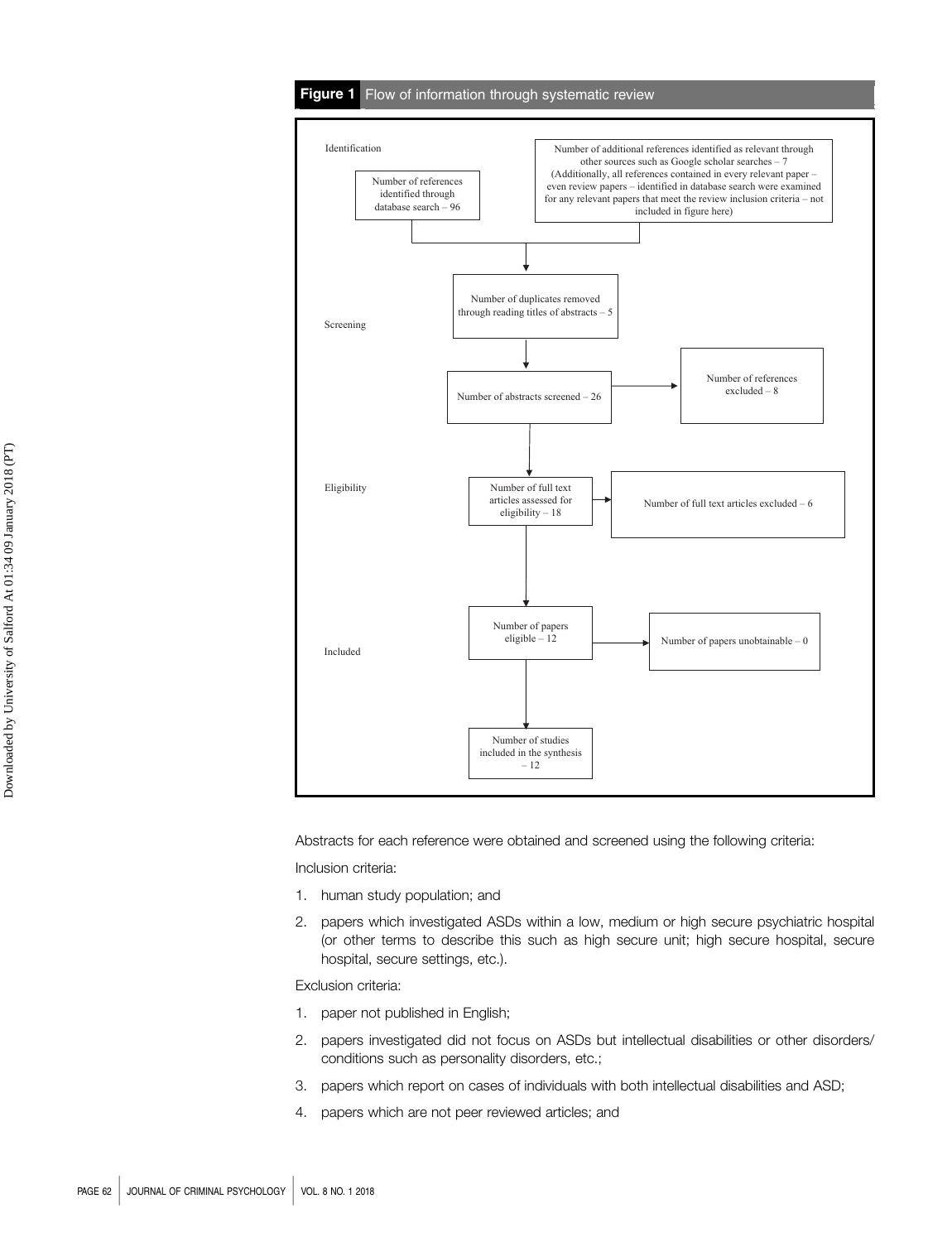5. studies which do not investigate the cognitive profile of individuals with ASD in secure settings, prevalence of ASD in secure settings, experiences of individuals with ASD in secure settings, views or knowledge of ASD in secure hospital staff, etc.

#### **Results**

In total, 12 studies were identified which looked at some aspect of ASD within secure psychiatric hospitals. These studies were reviewed using the following six categories: prevalence of ASD in secure psychiatric hospitals; evaluating the clinical utility of the AQ screening tool to assess self-reported autistic traits in secure psychiatric settings; characteristics of patients with ASD detained in secure psychiatric hospitals; experiences and quality of life (QoL) of patients with an ASD detained in secure psychiatric care; and awareness and views of ASD held by staff working within a secure psychiatric hospital and interventions/treatment outcomes with patients with ASD in secure psychiatric hospitals. It is interesting that the vast majority of studies identified and included in the review were conducted in the UK.

#### Prevalence of ASD in secure psychiatric hospitals

Only three peer reviewed articles were identified in the present review which explored the prevalence of ASD within secure environments. First, Scragg and Shah (1994) investigated the hypothesis that AS may go unrecognised in forensic settings. In their seminal study, they screened the entire male patient population  $(n = 392)$  in Broadmoor Special Hospital by examination of case notes in order to determine the prevalence of AS. Patients identified following the screening process were then observed and interviewed, and key staff members also took part in a semi-structured interview. The screening of the 392 patients (stage 1) produced 17 cases for stages 2 and 3 of the study. Six patients refused to meet the investigator. However, through interviews with members of staff and examination of these patients' medical files, detailed information was obtained on all 17 cases. Using all information collected through examination of case records and staff and patient interviews, a diagnosis was made. Of the 17 cases, six patients were found to fulfil the strict diagnostic criteria for AS (Gillberg and Gillberg, 1989). Three patients were equivocal, meaning that they met most but not all of the criteria, partly due to a lack of information. For two of the three equivocal patients, information was lacking on early childhood. The third equivocal patient refused to be interviewed. Characteristic features of ASD were exhibited in all three equivocal cases (Wing, 1991). The remaining eight cases were clearly not AS. The findings of six patients with a diagnosis of AS produces a prevalence rate of 1.5 per cent for this population. Interestingly, only two of these six patients had previously been diagnosed as having AS which indicates that AS is not always recognised (Scragg and Shah, 1994). The prevalence increases to 2.3 per cent if the three equivocal cases are included which is much greater compared to that found in males in the general population. The most conservative figure for the prevalence of AS in males in the general population was found by Ehlers and Gillberg (1993) to be 0.55 per cent. Given this, compared to the prevalence found in the general population, the prevalence of AS in Broadmoor Hospital is about three times greater. Examining the types of offences committed by the six men at Broadmoor diagnosed with AS, three had been physically violent, one had committed arson and two exhibited aggressive behaviour on the wards (e.g. feigning punches and threatening to cause injury to others).

In the second prevalence study, Hare et al. (1999) screened a total of 1,305 residents in the three special hospitals in the UK. Hare et al. screened 96 per cent of the special hospital population resident in the three hospitals. Using a score of five as the cut-off point for further investigation of a possible ASD resulting in a total of 240 patients across the three special hospitals (25 of the 240 patients could not be followed up in the second stage due to a variety of reasons such as patients being discharged). From the 215 cases of patients who scored over five on the screening questionnaire, 31 definite cases of autistic conditions were identified based on information in their hospital records (there were no significant differences across the three hospitals in the number of definite cases of ASD). A total of 31 cases equate to 2.4 per cent of the population screened. This is consistent with the higher estimate indicated by Scragg and Shah (1994) in the study they carried out in Broadmoor. There were also 31 equivocal cases. This "uncertain" group comprised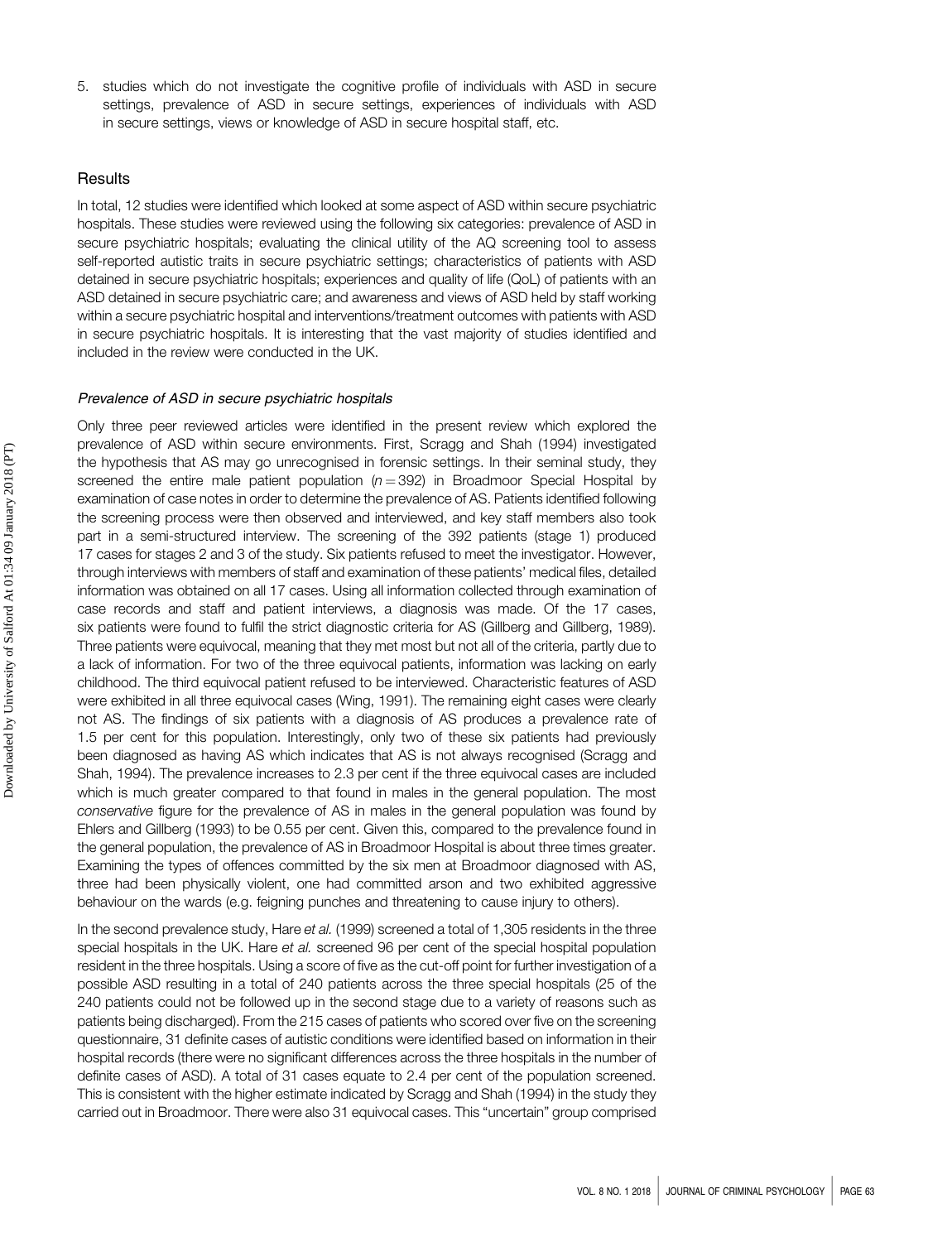of individuals where the diagnostic criteria was only partially met and/or where there was a lack of sufficient information to make a clear diagnosis of ASD. In the general population, the highest estimated rate for ASDs is 0.71 per cent for individuals with IQ greater than 70 (Wing, 1996). The lowest prevalence estimate for the special hospitals population (2.4 per cent) is more than three times the prevalence found in the general population. For all three groups, mean length of time in hospital was similar and as much as two to three years longer than the average of 8.5 years reported for patients detained in a special hospital (Taylor et al., 1998). Lastly, compared to the other groups, the group diagnosed as having ASDs had significantly more circumscribed interests and repetitive routines. Commonly reported circumscribed interests included violence, weapons and Nazism. The special interests were found in some of the cases to be directly related to the offence committed (Hare et al., 1999). Lastly, although this review is excluding studies which look at individuals with an ID as well as ASD, the following study was still included as it carried out a comparison between patients with ID with and without ASD. Esan et al. (2015) investigated the characteristics and prevalence of those with ASD treated within a 64-bed specialised forensic ID hospital in England compared to those without ASD. Of the 138 (cohort of patients treated over a six-year period), 42 (30 per cent) had an ASD (Esan et al., 2015). However, it is important to point out here that a number of studies and papers have highlighted the relatively high rate of intellectual disabilities in both children and adults with ASD in the general population/community samples (e.g. La Malfa et al., 2004; Matson and Shoemaker, 2009; Postorino et al., 2016; Tonnsen et al., 2016).

#### Evaluating the clinical utility of the AQ screening tool to assess self-reported autistic traits in secure psychiatric settings

The autism spectrum quotient (AQ) (Baron-Cohen et al., 2001) is a self-report screening tool used to assess autistic traits. Murphy (2011) carried out a study which is the first examination of the AQ among patients detained in high secure psychiatric care (HSPC). The researchers examined the profiles of 105 male patients detained within HSPC (about 47.7 per cent of the total patient population). The sample of patients comprised of three groups: mentally ill individuals with DSM-IV-defined psychotic disorders, such as paranoid schizophrenia, schizoaffective disorder (MI group,  $n = 69$ ), a group with a range of different personality disorders including borderline and anti-social (PD group,  $n = 24$ ) and a group of patients with an ASD (ASD group,  $n = 12$ ). All patients in the study exhibited a Wechsler Adult Intelligence Scale III (WAIS III) (Wechsler, 1997) full scale IQ score above 70. Patients ranged in age from 19 to 66 years. Average age or performance on neuropsychology measures were not significantly different between the diagnostic groups. Findings revealed that the individuals with ASD exhibited significantly higher total AQ scores compared to those without a diagnosis of ASD. However, the social skill, communication and attention switching subscales of the AQ were found to be what significantly discriminated the patients with ASD from those with MI and PD. Interestingly, Murphy (2011) found that two of the AQ subscales, namely, attention to detail and imagination, seemed to have less discriminative validity in this population of patients. Murphy (2011) suggests that a possible explanation for this is that these subscales "reflect common features associated with institutionalised psychiatric patients, such as a need for routine, a sensitivity to change in their immediate environment, as well as perspective taking and empathy difficulties" (p. 529).

#### Characteristics of patients with ASD detained in secure psychiatric hospitals

Only three studies were identified which explored any type of characteristics of patients with ASD detained in secure psychiatric hospitals (Murphy, 2003, 2014; Haw et al., 2013). Noting that there is a dearth of research and understanding of the characteristics of patients with ASD in secure care and how they compare to those from non-ASD populations, Haw et al. (2013) investigated the characteristics of male forensic patients with ASD in low-secure care and compared them to patients without ASD. Specifically, they used two ASD units (one in Northampton and the other in Birmingham) and one non-ASD unit at a tertiary referral centre. During the study period, there were 51 ASD patients admitted to the two ASD units. However, six sets of case notes could not be traced which resulted in a total of 45 ASD patients for inclusion in the study. The control group comprised all available 43 non-ASD low-secure admissions. Haw et al. found a number of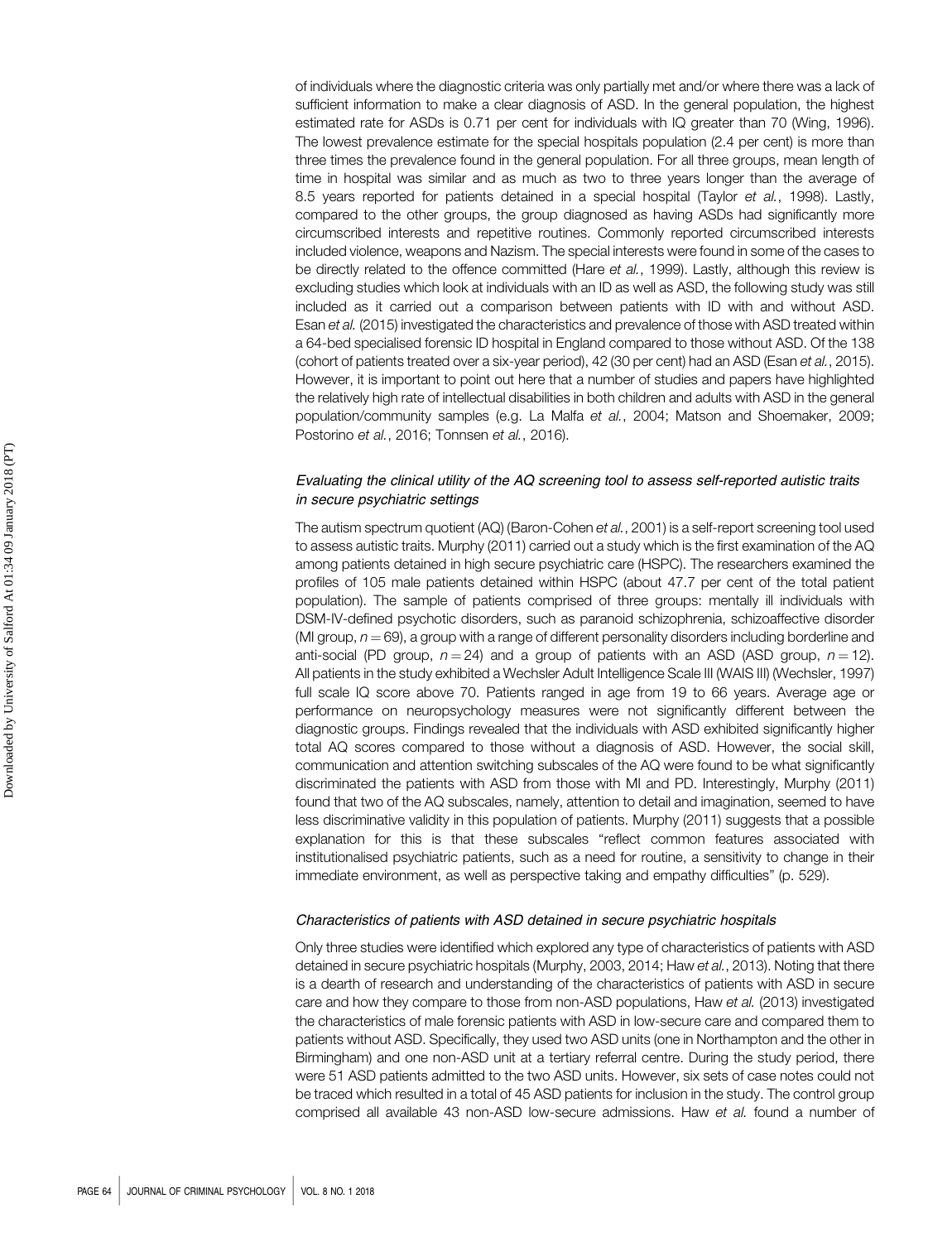significant differences between the groups. For instance, those with ASD were younger (median age of ASD patients was 27 vs 33 years for the controls). They were also younger at their first contact with psychiatric services. Interestingly, most patients with ASD were admitted from other hospitals. However, a substantial minority were admitted from prisons and courts. On the other hand, only two control group patients came from prison and the courts, with most of the other controls coming from other hospitals. Compared to the control group, a greater proportion of the ASD group were on Part III (forensic) sections of The Mental Health Act 2007 (MHA). In the group of ASD patients, 12 patients (26.7 per cent) only had a diagnosis of ASD, and 33 patients (73.3 per cent) had psychiatric co-morbidities. Specifically, schizophrenia and related psychotic disorders were the most common psychiatric comorbidities (a small number of patients also had learning disabilities and hyperkinetic disorder). In total, 17 (37.8 per cent) patients with ASD were subject to restriction orders. The ASD group were found to be less likely to have a diagnosis of alcohol or substance misuse or dependence and were also found to be less likely to have a personality disorder. A lifetime history of alcohol misuse was found in 37.8 per cent of patients with ASD and 55.8 per cent of controls (however, this was not found to be statistically significant). A lifetime history of drug misuse was less likely in the ASD group. A lifetime history of physical violence was found in 77.8 per cent of ASD patients but this was significantly lower compared to the control group (93.0 per cent). A lifetime history of self-harm was found in 37.8 per cent of the patients with ASD. This was lower than the control group (55.8 per cent) but not statistically significantly different. A history of repetitive self-injury was found in an additional five (11.1 per cent) patients with ASD. Compared to the controls, a lifetime history of sexually inappropriate behaviour was less common in the ASD group. In the cases involving sexually inappropriate behaviour, it was, sometimes, of an unusual nature. For instance, in the case involving voyeurism, the patient with ASD had repeatedly entered ladies' toilets to look into cubicles. Unusual index offences were found in some of the patients with ASD. For instance, stalking (one patient delivered razor blades in the post to an organisation which had not offered him a job), arson of an atypical nature (one patient set fire to a pile of his own clothes after being moved to a residential home he did not want to live in) or bizarre damage to property (one patient poured water into the computers at a job centre). Compared to the controls, in the ASD group, drug intoxication at the time of the index offence was less common. Findings revealed grievous bodily harm or homicide convictions in 33 per cent of the patients with ASD but only 16 per cent of the controls. Some studies have found that ASD offenders are less violent compared to other mentally disordered offenders. Murphy (2003) examined the violence ratings for offending behaviour of patients in an HSPC and found lower violence ratings for their index offence and offending history in the patients with ASD compared to those patients with mental illness or personality disorders. In Haw et al.'s study, there was no significant difference between the controls and the patients with ASD in terms of history of antisocial behaviour before the age of 18 years, age of first conviction and having served a custodial sentence. Patients with ASD did, however, have less prior convictions compared to the controls but this could be because of the age difference between the two groups (Haw et al., 2013).

Based on selected admission and neuropsychological details, Murphy (2003) investigated (using patient case notes) whether male patients with AS detained in an HSPC could be distinguished from patients with schizophrenia or with a personality disorder. The sample population comprised of 39 male patients detained in Broadmoor High-Security Hospital: 13 patients with either a clear or an equivocal diagnosis of AS, 13 patients with a diagnosis of schizophrenia (MI) and 13 patients with a personality disorder (PD) without any history of a psychotic illness. All MI and PD patients were male and aged between 20 and 40 years, and they were selected at random from the same wards as those patients with AS in order to match the AS group. At the time of the study, the AS sample comprised of all male patients with a formal ASD diagnosis in the hospital. The greatest range of admission sections (five in total) was found in the MI group. However, in the AS group, there were two s.3 (admission for treatment), one s.38 (interim hospital order) and ten s.37/49. In the AS group, the distribution of MHA 1983 classifications included: five with a PD classification and eight with an MI classification. A history of alcohol and illicit substance abuse was found in most patients in the MI and PD groups. In the AS group, only one patient had a history of illicit substance abuse – in this case, the drug was amphetamines. Compared to the PD group and the MI group, the AS group had lower index offence (i.e. the offence which resulted in their admission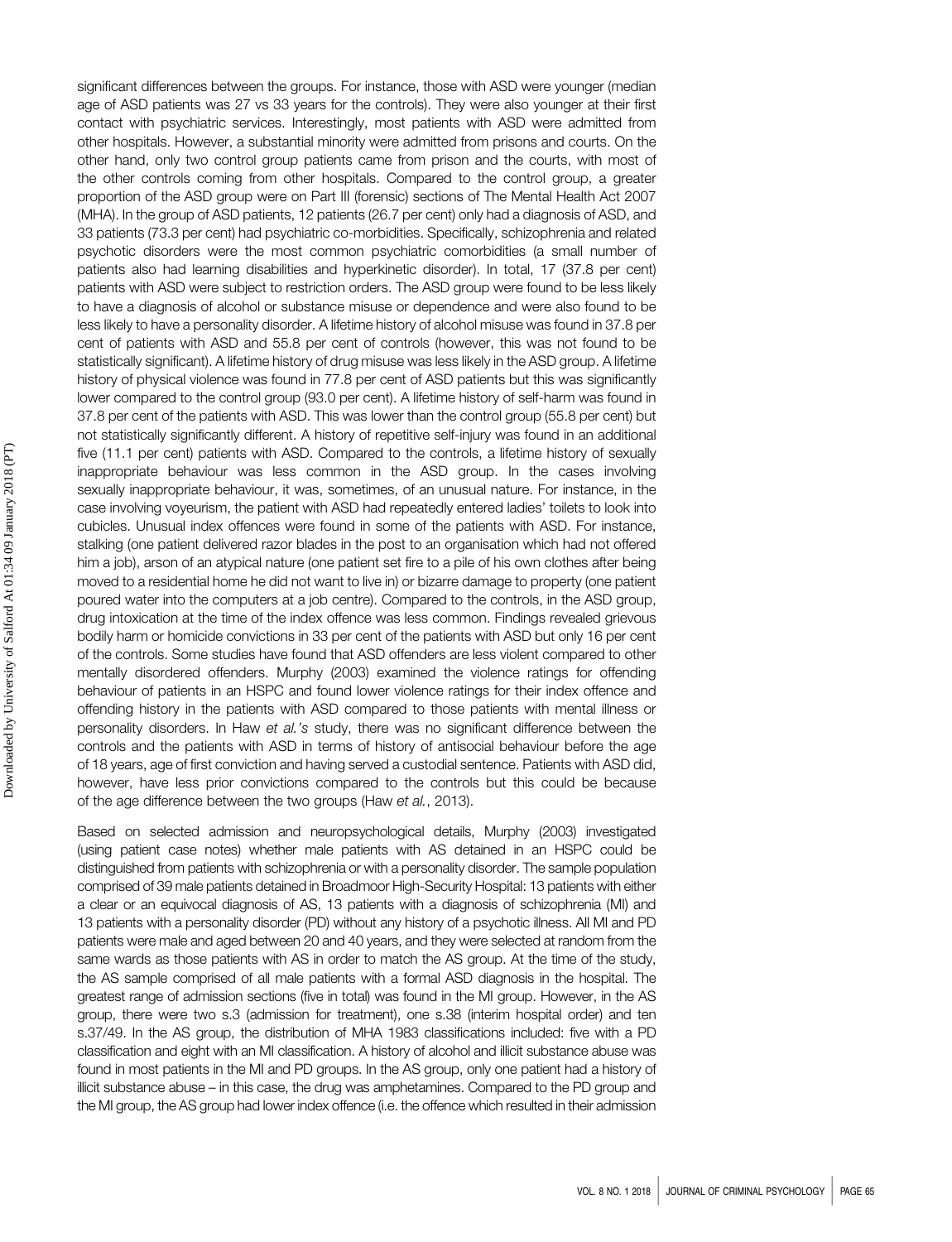to the hospital) and "total violence ratings" (i.e. the sum of violence ratings for an individual's index offence and offending history). Compared to those in the PD and MI groups, the offences committed by individuals in the AS group tended to be less severe (i.e. less likely to involve offences where victims died or where victims' lives were seriously endangered, or which did not result in serious injury). These findings indicate that there are similarities and differences in specific admission and neuropsychological details between the patient groups. However, the key finding was the variation among individual profiles. Specifically, the patients with AS admitted to HSPC were found to be a complex group who were not able to be reliably distinguished from both the MI and PD patients on the basis of their admission and neuropsychological details investigated in the present study. For instance, the AS and PD groups displayed similar neuropsychological profiles in some areas such as on the WAIS-R sub-test Digit Symbol which examines visual orientation and attention, concentration and visual shifting abilities (Murphy, 2003).

In a more recent study, Murphy (2014) investigated self-reported anger among individuals with an ASD detained in HSPC and whether preoccupations (POs) had an influence. The population sample consisted of 20 males with an ASD admitted to HSPC for assessment from January 2002 to December 2011. The PO group were individuals with offending (index offending) directly linked to pursuing an intense PO  $(n = 10)$ . The non-preoccupied offending group (NPO) were comprised of individuals whose offending appeared to be unrelated to a PO  $(n = 10)$  (Murphy, 2014). Findings revealed no significant differences in basic demographic and cognitive functioning details between the PO and NPO group. Based on the findings from the AQ and the experience and expression of anger based on the State trait expression of anger inventory (STAXI 2) (Spielberger, 1999), findings indicated that individuals with ASD whose index offending is associated with their PO may have a particular sensitivity towards attending to details in their immediate environment and may even exhibit more difficulties with expressing anger outwardly. Another interesting finding in this study was that the NPO group appeared to have more complex co-morbid psychiatric presentations (e.g. psychosis or a personality disorder) when compared to those whose offending behaviour was associated with pursuing a PO (80 vs 50 per cent) (Murphy, 2014).

#### Experiences and QoL of patients with an ASD detained in secure psychiatric care

In the first study of its kind, Murphy, Murphy, Mullens and Mullens (2017) investigated the experience of individuals with an ASD admitted to an HSPC hospital. This is the first study to investigate the experiences of patients with ASD in HSPC. Murphy et al. used both a semi-structured interview and a QoL self-report measure, the Lancashire Quality of Life Profile (Oliver et al., 1996) in order to examine the experiences and views of seven patients with an ASD detained in one HSPC hospital. The study identified a wide variety of both negative and positive aspects of being detained in HSPC from the patients interviewed. Patients with experience of prison thought HSPC was a less stressful environment with more "therapeutic opportunities". When compared to other detained forensic patient groups, patients with an ASD (as a group) reported a similar or significantly better QoL in a number of areas (including global, leisure, financial and living situation).

However, there are numerous practical improvements which could be implemented/integrated into secure hospitals in order to try and minimise the stress levels in patients with ASD and hopefully impact positively on therapeutic outcomes (Murphy, Chiu, Triantafyllopoulou, Barnoux, Blake, Cooke, Forrester-Jones, Gore and Beecham, 2017; Murphy, Gardner and Freeman, 2017; Murphy, Murphy, Mullens and Mullens, 2017). For instance, one of the hospital procedures described by some patients as difficult was having a limited time to eat meals. Loss of freedom and restrictions in what they are allowed in terms of personal possessions was reported as being extremely difficult for most patients with ASD admitted to HSPC. Restrictions in what they are allowed will be particularly challenging for patients with ASD whose items that are restricted are part of their specific interests. For instance, one patient in the study was not allowed a pair of binoculars to watch aircraft, which was a problem. About half of those interviewed reported significant stress due to the level of noise produced by other patients. Trying to get on with those viewed as being bullies or who had unpredictable mental states linked to their illness were also reported difficulties. Despite the majority of patients having lived on or being currently on wards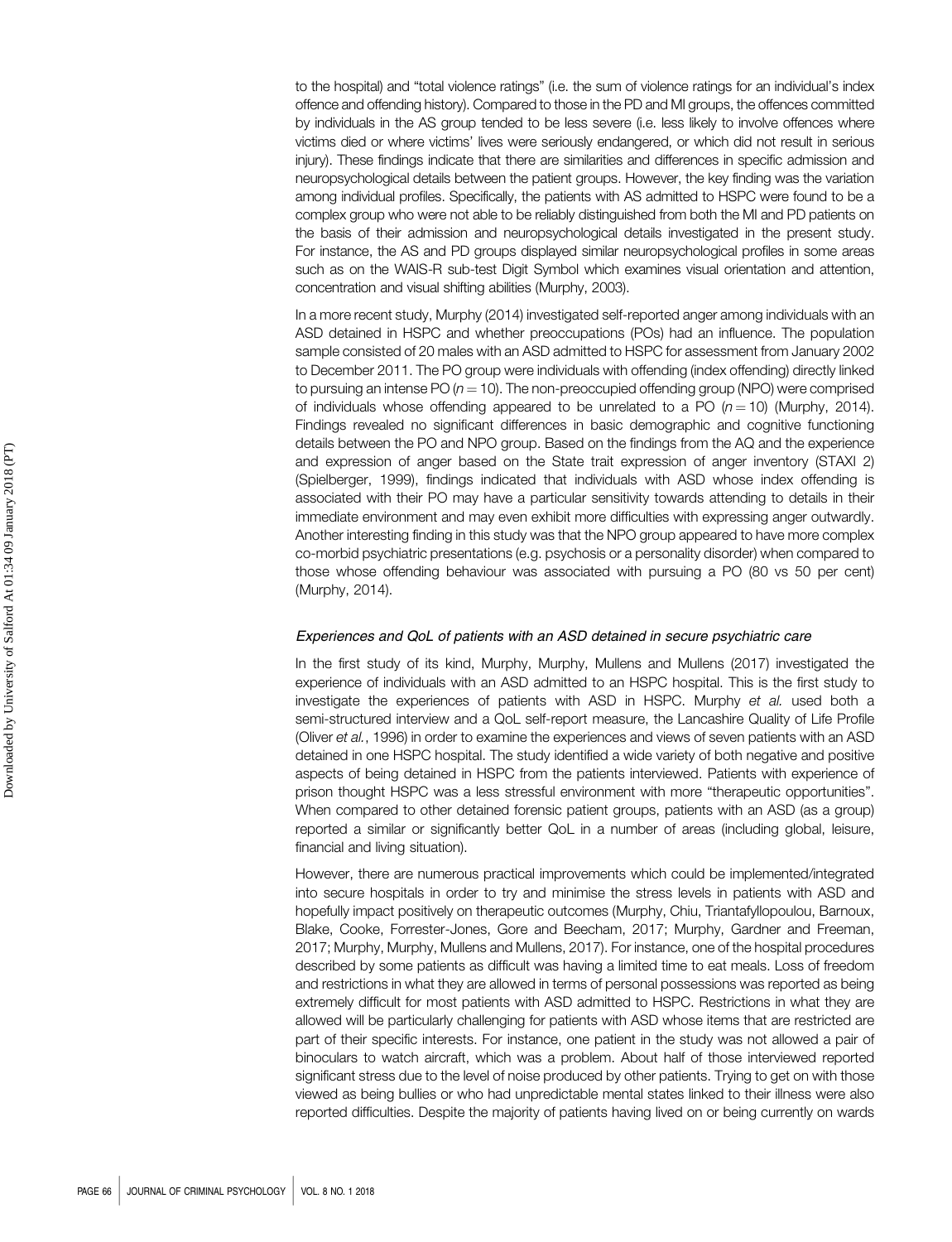with between 12 and 20 other patients, all felt isolated and without friends. Some individuals were happy with this isolation while others reported wanting increased contact with others they could relate to. All patients reported wanting greater consistency with timetabled programmes and to avoid having activities cancelled. All patients interviewed reported being satisfied with the medical and psychological help they received in the hospital with the exception of just one patient. Additionally, nearly all those interviewed held the view that none of the staff or professionals they came into contact with before coming to HSPC had developed a good understanding of the personal difficulties that they faced (an experience particularly common in those from mainstream prisons, notably those admitted from a category A prison). The only exception to this view was those patients who had been re-admitted from a specialist medium secure ASD unit. All patients who have previous experience of being in a prison described them as being very noisy environments with little privacy. All individuals with ASD in the sample population reported that they felt unsafe from other prisoners in prisons. Consistent with the findings of an HSPC staff survey (Murphy and McMorrow, 2015, described below) are the comments by all patients regarding the importance of staff awareness of ASD and that it would be useful to have a specialist ASD ward in the hospital (Murphy, Murphy, Mullens, and Mullens, 2017).

#### Awareness and views of ASD held by staff working within a secure psychiatric hospital

Only two studies were identified which investigated awareness, knowledge and/or views regarding patients with ASD held by staff working within secure psychiatric hospitals (Misra et al., 2013; Murphy and McMorrow, 2015). In the first study, Murphy and McMorrow (2015) carried out a study to explore the views of ASD held by staff working within an HSPC hospital. The authors devised a 15-item questionnaire to explore views (on vulnerability, benefits from therapy and any adjustments they made to their practice), knowledge and training needs of staff in relation to ASD. A total of 206 questionnaires were returned (approximately 60 per cent of those distributed). Findings indicated that the majority of staff reported making adjustments in their practice and held the view that patients with ASD were more vulnerable compared to other patient groups. An important finding was that half of staff reported the view that even though patients with ASD received some degree of benefit from the therapies they engaged in, the staff felt that they were not aware if an individual's personal difficulties were taken into consideration in their care. Half of staff reported that patients with ASD should be managed differently. The majority of staff reported not having the necessary skills to work with ASD, expressed the wish for more training and argued that such training should be mandatory. With the exception of psychiatrists, the majority of the staff were not aware of the Autism Act (2009). Several staff reported the need for a specialist ASD ward within HSPC (Murphy and McMorrow, 2015). In the second study, Misra et al. (2013) carried out an audit in order to evaluate the need for specialist service for individuals with ASD within HSPC. The authors developed a questionnaire to investigate the clinical practice, willingness and knowledge of the Gold standards of care. The questionnaire was administered on nine wards to the staff on three different shifts. Based on the 100 completed forms returned, findings indicated that the majority of the staff were aware of ASD. However, most of the staff had not heard about "standard approach of care". The study also found that most staff were willing to train and work within a specialist ASD team (Misra et al., 2013). It must be pointed out here that there was only an abstract available for this study.

#### Interventions/treatment outcomes with patients with ASD in secure psychiatric hospitals

Only three studies were identified which investigated the effectiveness of interventions or treatment of patients with ASD in secure psychiatric hospitals (Murphy, 2010a; Esan et al., 2015; MacDonald et al., 2017). One of these studies (Esan et al., 2015) was included in the section above on prevalence of ASD in secure hospital settings. In the first study, Murphy (2010a) described the case study of a young man (AB) diagnosed with ASD who was convicted of manslaughter and admitted to HSPC. Several issues identified in the offence formulation were targeted through individual work with AB. The individual work with AB involved education about ASD, the use of an adapted cognitive behaviour therapy and skill development in areas such as emotion recognition and general problem solving. Individual work with AB also focussed on attempting to improve his difficulties with recognising and appreciating the consequences of his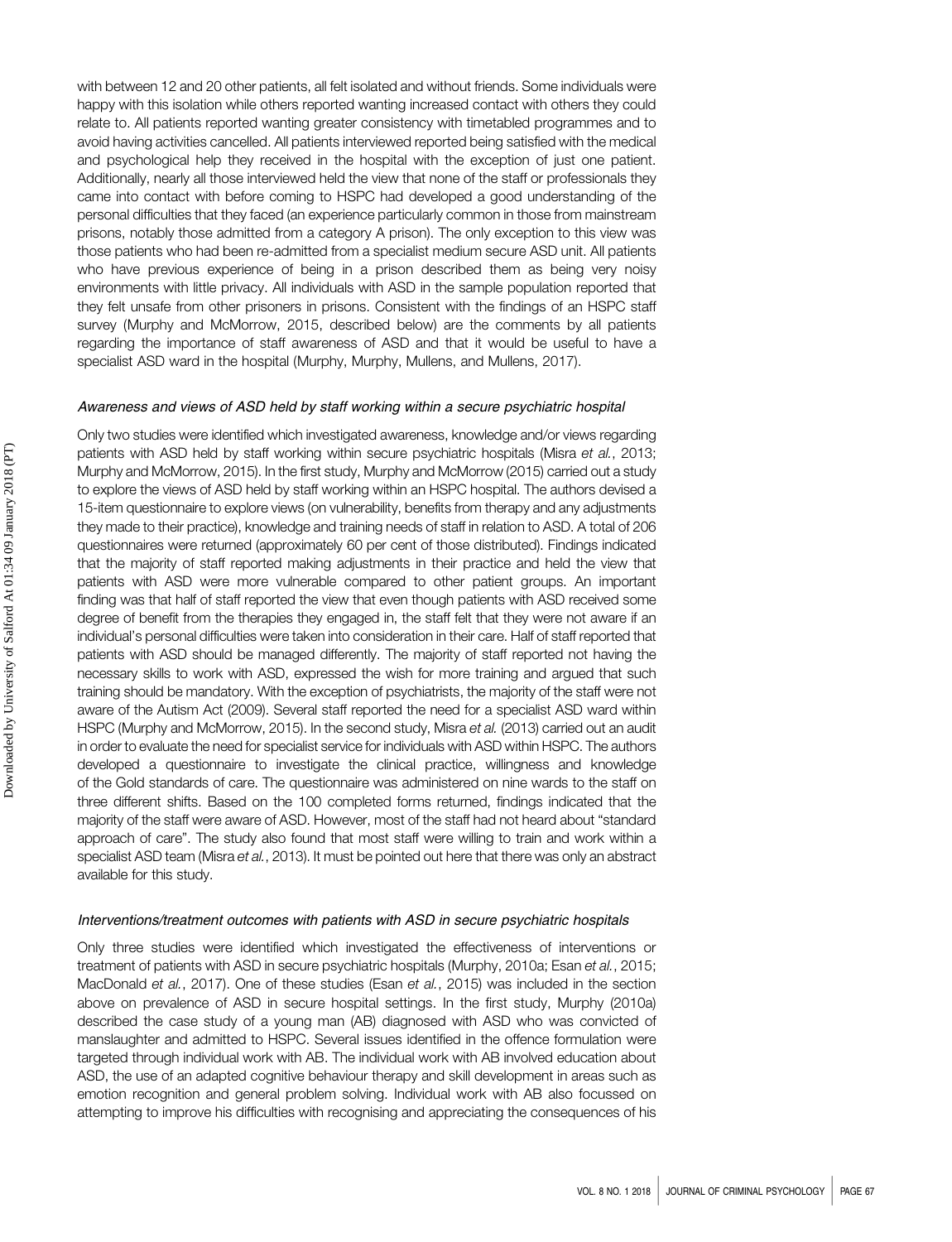actions on others, victim empathy, dealing appropriately with interpersonal conflict and anger expression. This individual work was informed by evidence of best practice (e.g. Attwood, 2006; Gaus, 2007; Hare and Paine, 1997). AB was offered group work due to his marked impaired perspective-taking abilities and interpersonal anxieties. AB received over 70 hours of individual contact. However, the authors point out that the outcome of this individual work was "difficult to quantify". AB continued to hold an egocentric perspective. Specifically, he exhibited no victim empathy and maintained the view that his actions were justified. AB holds the view that there is a low chance of him re-offending. Despite this, AB was found to have "significant difficulty with being able to generalise risks to other situations, recognise the association with violence and feeling stressed, as well as the importance of dealing with interpersonal conflict in an appropriate way" (p. 472). The case of AB (although significantly idiosyncratic) highlights just some of the issues surrounding clinical and risk management which are relevant to many individuals with ASD in forensic services (Murphy, 2010a). In their study, MacDonald et al. (2017) investigated the challenges and positive experiences of staff members working with sexual offenders who have a diagnosis of ASD. In order to do this, they utilised a semi-structured interview to investigate the challenges and benefits of working with this particular group. MacDonald et al. (2017) interviewed a total of eight participants who worked on the autism specialist ward at a forensic secure hospital in the UK. One of the key findings from the study was the number of challenges that the staff group face and the majority of the staff stated that they would benefit from in-depth training in ASD. The study indicated that further training, more support and "higher levels of staffing may be indicators of organisational intervention points" (p. 49). Additionally, staff members would benefit from training on the difficulties in successfully treating sex offenders who have ASD. Such training would help staff to manage their expectations in the level of impact and change that they can expect to see as a result of offence focused treatment (MacDonald et al., 2017).

Lastly, in the study by Esan et al. (2015) reported earlier in the section on prevalence, they investigated the characteristics of those with ASD treated within a 64-bed specialised forensic ID hospital in England compared to those without ASD. Of the 138 (cohort of patients treated over a six-year period), 42 (30 per cent) had an ASD. Compared to a group of patients without ASD, they found that in the ASD group, there were significantly lower rates of personality disorders and harmful use or dependence on drugs. However, in the ASD group, the rate of self-harm was significantly higher. Regarding length of stay and direction of care pathway, there were no significant differences between the two groups. The ASD group was found less likely to be subject to criminal sections or restriction orders compared to the group without ASD. Despite some of the differences found between the two groups, their treatment outcomes appear to be similar. Esan et al. (2015) argue that these findings indicate that "the diagnostic category of ASD alone may be inadequate in predicting the treatment outcome" (p. 193). Esan et al. (2015) argue that their findings indicate that there is a need to identify "distinct typologies" within patients with ASD.

#### **Discussion**

In total, 12 studies were included in this review. Only three studies looked at the prevalence of ASD in secure psychiatric hospitals (Scragg and Shah, 1994; Hare et al., 1999; Esan et al., 2015). All three studies indicated a prevalence of ASD within the secure forensic settings which was higher than that found in the general population. Only one study evaluated the clinical utility of the AQ screening tool to assess self-reported autistic traits in secure psychiatric settings (Murphy, 2011). Only three studies explored any type of characteristics of patients with ASD detained in secure psychiatric hospitals (Murphy, 2003; Haw et al., 2013; Murphy, 2014). Interestingly, there was only one study identified which investigated the experiences or QoL of patients with an ASD detained in secure psychiatric care (Murphy, Chiu, Triantafyllopoulou, Barnoux, Blake, Cooke, Forrester-Jones, Gore and Beecham, 2017; Murphy, Gardner and Freeman, 2017; Murphy, Murphy, Mullens and Mullens, 2017). Only two studies were identified which investigated awareness, knowledge and/or views regarding patients with ASD held by staff working within secure psychiatric hospitals (Misra et al., 2013; Murphy and McMorrow, 2015). Only three studies were identified which investigated the effectiveness of interventions or treatment of patients with ASD in secure psychiatric hospitals (Murphy, 2010a; Esan et al., 2015; MacDonald et al., 2017). The study by Esan et al. (2015) was also included in the section on prevalence.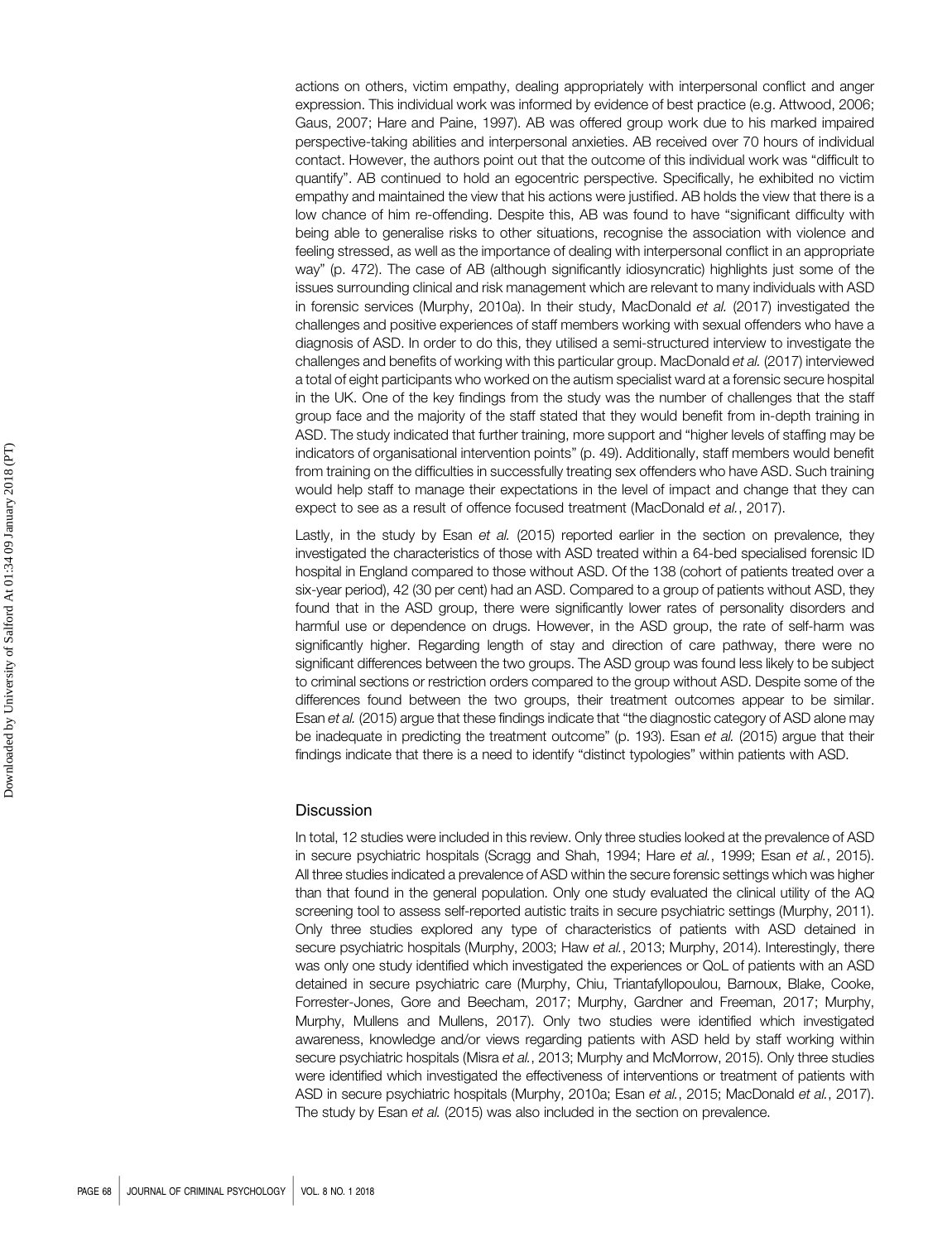#### Screening for ASD: the clinical utility of the AQ with forensic psychiatric patients

The autism-spectrum quotient (AQ) (Woodbury-Smith et al., 2005) appears to be clinically useful in assessing the presence of ASD among patients admitted to HSPC. A recent study identified and described a number of screening tools for ASD that can support clinicians or researchers in trying to determine whether a more comprehensive ASD assessment is warranted (Sappok et al., 2015). Interestingly, only one study was identified in the present review which investigated the clinical utility of an ASD screening tool in forensic psychiatric patients with ASD (Murphy, 2011). In his paper, Murphy (2011) highlighted the urgent need for a forensic version of the AQ. Despite the clinical utility of the AQ in assessing the presence of ASD among patients admitted to high security psychiatric care, there are significant issues related with symptom validity (which are common to all self-report instruments). Importantly, the use of the AQ may be limited only to those individuals with sufficient literacy skills. There have been a number of studies which have found "extremely poor literacy skills" in prisoners for instance (e.g. Creese, 2016). Given the well-established high rate of patients and prisoners with poor literacy skills, Murphy (2011) recommends the need for an adapted version of the AQ which could be conducted using a semi-structured interview approach.

McCarthy et al. (2015) have also highlighted a number of studies which reported limitations on using the AQ as a diagnostic screen rather than as a tool to identify specific traits of autism (e.g. Hoekstra et al., 2008; Sizoo et al., 2009). Another important issue with the currently employed screening tools are their cultural sensitivity, particularly within a forensic setting such as a prison. In a study carried out by McCarthy et al. (2015), their findings indicated that prisoners from black or minority ethnicity backgrounds were at increased risk of their neurodevelopmental disorders and difficulties (NDD) symptoms going unrecognised by the current screening instruments. McCarthy et al. (2015) found that screening methods in their study identified "more white prisoners with NDD than was representative of the broader prison population, despite a lack of sampling or referral bias". This is consistent with the findings from other studies (e.g. Fazio et al., 2012).

#### The need to adapt risk assessment tools for offenders with ASD

Numerous clinicians and researchers have highlighted the urgent need for good practice guidelines in order to assess risk in individuals with a diagnosis of ASD (Murphy, 2013). Such an "ASD sensitive risk assessment guide" would comprise of both the factors which may increase the vulnerability of individuals with ASD to engage in offending behaviour (e.g. communication; cognitive and sensory impairments; social awareness, vulnerability, sensitivities, POs, unusual interests, anxiety provoking situations and obsessions or compulsions) and the factors that may be protective (e.g. an immediate environment which is well structured and unambiguous). (Murphy, 2010a; Gunasekaran, 2012). The majority of risk assessments explore a number of factors which are not relevant for offenders with ASD (e.g. presence of delusions, hallucinations, compliance with medication, use of illicit drugs and exacerbating psychotic symptoms) (Gunasekaran, 2012). In one of the papers identified in this review, Murphy (2010a) describes the case of AB. This case draws attention to some important issues regarding risk management for individuals with ASD who are detained in HSPC. Numerous factors which are relevant for individuals with ASD who offend are not captured by conventional formal risk assessment guides such as The Historical Clinical Risk Management-20, Version 3 (HCR 20) (Douglas et al., 2013) (Webster, 1997). Similar to many individuals with ASD, for AB key risk factors for offending are associated with his communication, cognitive and sensory hypersensitivity impairments (Murphy, 2010a). Lastly, there is a need for more research to explore whether it is more appropriate to try and integrate ASD patients with other patients or whether a specialist ASD service within the hospital would be more useful (Murphy, 2010a).

#### Length of acute care for patients with ASD

The Autism Act (2009) introduced the adult autism strategy, which sets out how local services should be improved in order to address the needs of adults with ASD. In low and medium secure forensic settings, there are specialist services available to care for offenders with ASD. However, there is relatively little dedicated support in high secure settings (Misra et al., 2013). There are three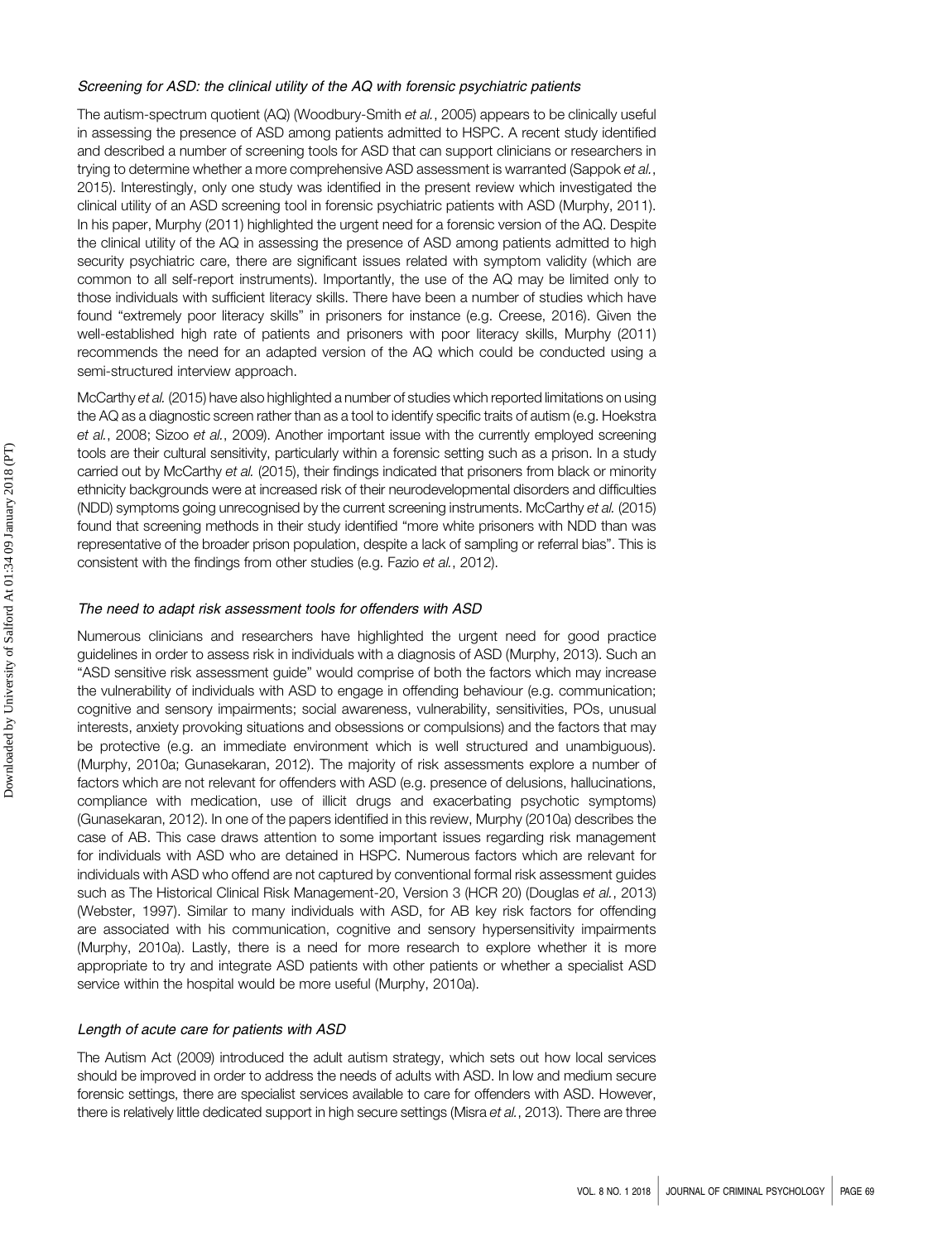high secure psychiatric hospitals in the UK. In secure care in the UK, individuals with ASD typically have longer durations of acute care (Hare et al., 1999; Haw et al., 2013; Bathgate, 2017). There have been a number of suggestions put forward to try and explain this. One suggestion that has been posited for this is the lack of specialist knowledge regarding their specific rehabilitation needs (Hare et al., 1999; Haw et al., 2013). Another suggestion posited (Bathgate, 2017) is the lack of low secure services in the UK where the patient may progress through meeting rehabilitation goals. Regarding the overrepresentation of those with ASD in high secure forensic units (Scragg and Shah, 1994; Hare et al., 1999; Esan et al., 2015), the limited number of low-secure or community-based services may be one possible explanation for this (Bathgate, 2017).

#### Limitations

It is possible that the search terms utilised in the search for the present review did not capture all of the relevant research in the area of secure psychiatric hospitals and ASD. This was the justification for conducting the additional searches on "Google Scholar" using specific search criteria as outlined in the methods section in order to try and minimise this potential limitation as much as possible.

#### Clinical implications

Need for the development of an ASD screening tool which is not male-biased. Supporting the findings of Gillberg (1992), clinical impressions indicate that ASDs are exhibited in subtle ways in women. A meta-analysis found that compared to males with ASD, on average, females with ASD display less restricted, repetitive behaviours and interests (RRBI) (e.g. on the Autism Diagnostic Interview-Revised and/or the Autism Diagnostic Observation Schedule) (Van Wijngaarden-Cremers et al., 2014). Many females with ASD may go unidentified if RRBIs continue to be regarded as key diagnostic criteria (Rynkiewicz et al., 2016). In order to address this issue, there is a need to collect a broad range of behaviours which go beyond those contained in the male-biased autism screening tools and diagnostic assessments currently used (Lai et al., 2015; Allely et al., 2018). The need for greater awareness and recognition of how autism symptomology can present in females with ASD and a tool to assist in the identification of possible ASD in females is clearly of great importance. Given the above, it would be important to carry out an empirical study of the women residents in the special hospitals. The majority of the samples in the studies identified in the present review included adult males.

Need for more staff training on ASD. A number of the studies identified in this review highlighted the need for more staff training on ASD (Misra et al., 2013; Murphy and McMorrow, 2015). Both these studies clearly highlight that in HSPC, despite some advancement with implementing the government's (Department of Health (DoH), 2010; see also: Walsh and Hall, 2012), there is a need for more awareness training in promoting staff confidence to work with this particular patient population (Misra et al., 2013; Murphy and McMorrow, 2015). The study by Misra et al. (2013) indicated that most staff were willing to train and work within a specialist ASD team.

#### Future research directions

Regarding therapy, Kelbrick and Radley (2013) have adopted cognitive analytic therapy as their main therapeutic approach in their unit because of its focus on reciprocal roles and relationships. They have found this therapy to have a positive impact on their patients anecdotally and highlight the need for research to empirically investigate psychotherapeutic approaches in adults with ASD. Additionally, more research is required looking at patients with ASD in secure forensic settings to determine which approaches and types of interventions are most effective in improving outcomes and the patient factors which are linked to good prognosis (Haw et al., 2013; Murphy, 2010a). A systematic review of the literature conducted by Melvin et al. (2017) revealed significant variability in the effectiveness of treatment programmes for offenders with ASDs and the impact of ASD symptoms on treatment outcomes. This review emphasised the need for more controlled research into these issues (Melvin et al., 2017). Treatment outcomes would include: improvements in clinical symptoms and behaviour; QoL; patient experience of care (e.g. satisfaction); length of hospital stay;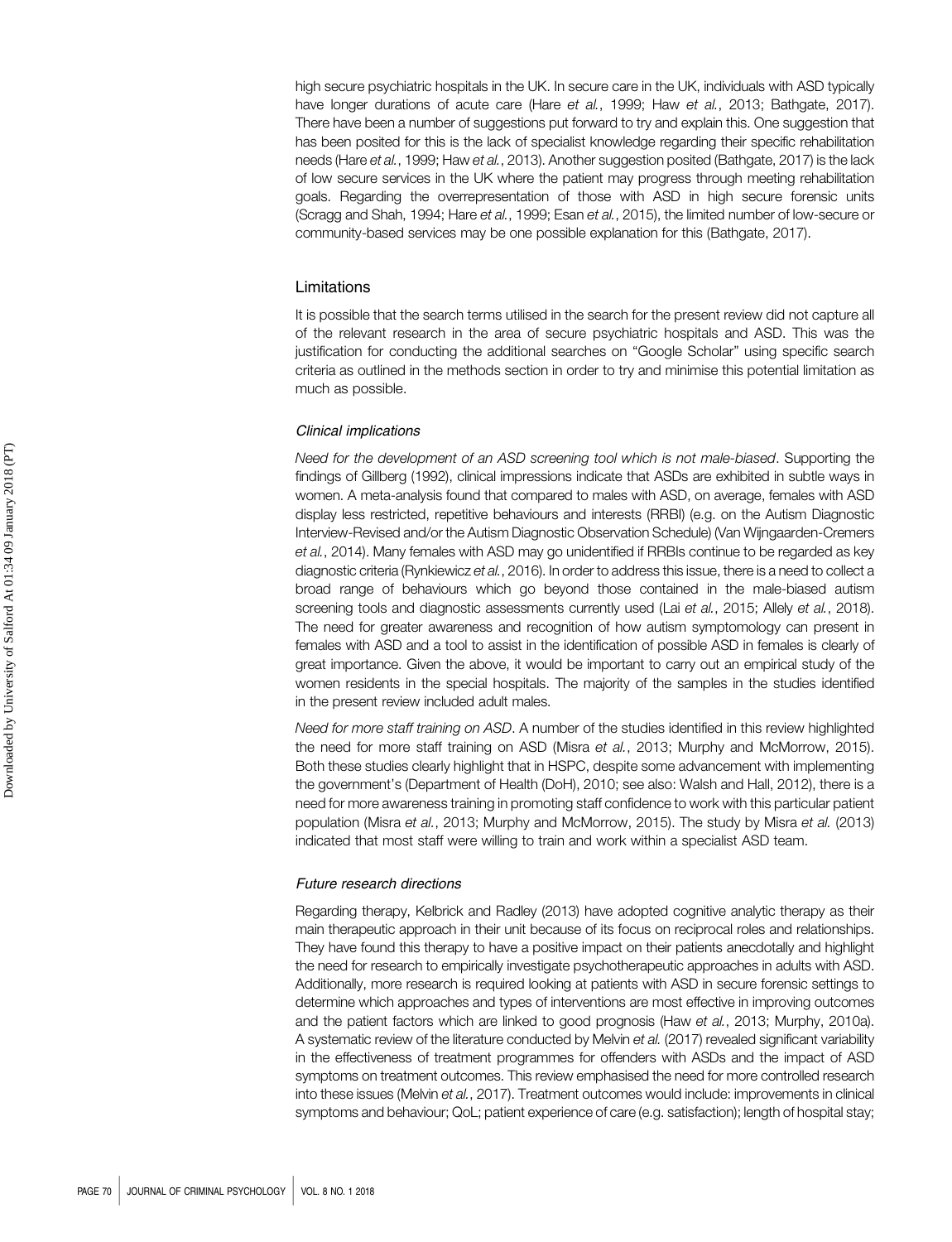the use of "reactive" or "restrictive" interventions ( for instance, the use of physical interventions and seclusion, pro re nata medication or a change in observation levels) and re-offending and risk (these are some of the treatment outcomes that have been used in a number of studies, e.g. Morrissey et al., 2017).

More research is also needed to examine both the individual and environmental factors which may increase the vulnerability in some individuals with ASD towards developing and acting on problematic POs. In the study by Murphy (2014), identified in the present review, it was found that, compared to those patients with ASD whose offending was linked to pursuing a PO, individuals with offending which was not linked to pursuing a PO appear to have more complex co-morbid psychiatric presentations (e.g. psychosis or a personality disorder). Further research is also needed to explore alcohol and illicit substances use in patients in secure psychiatric hospitals (Murphy, 2003).

Despite the growing body of research investigating the association between ASD and offending (e.g. Mawson et al., 1985; Baron-Cohen, 1988; Murrie et al., 2002; Schwartz-Watts, 2005; Woodbury-Smith et al., 2010; Radley and Shaherbano, 2011; Søndenaa et al., 2014), there is currently no tool to aid practitioners when assessing individuals with ASD who have offended. In their paper, Shine et al. (2016) outline the initial development of a framework which would aid clinicians in their case formulation for individuals with ASD who have been convicted. Information on the presence of ASD features from an individual's developmental history, index offence and offence paralleling behaviours would be obtained by the clinician in the proposed framework outlined in the paper. As a result, an informed assessment of the possible contribution of ASD to offending could be made (Shine et al., 2016).

#### Conclusion

There are a number of challenges to treatment in individuals with ASD due to the idiosyncratic and heterogeneous nature of the condition. Given the lack of a well-established evidence base, "individual case formulation informed by multidisciplinary assessments is essential to their rehabilitation" (Barkham et al., 2013, p. 14). As emphasised by Murphy (2010b), for patients with ASDs, forensic services struggle to manage and provide adequate placements. Staff awareness of ASD is crucial to the effective management of patients with ASD, and it has been strongly advocated that this training is mandatory (Murphy and McMorrow, 2015; Murphy, Murphy, Mullens, and Mullens, 2017). As highlighted by Murphy (2011), poor literacy skills are common in many prisoners and patients which necessitates the need to adapt the currently used AQ, perhaps enabling the tool to be delivered in a semi-structured interview. One common issue which arose during the use of the AQ with the patients with ASD was the difficulty that many had in deciding on one answer. Moreover, some items in the AQ are difficult for many individuals to directly relate to (Murphy, 2011). There is also a growing concern over the clinical utility of the AQ and not just in forensic settings (e.g. Ashwood et al., 2016). This suggests the need for the development of an ASD screening tool for use in forensic settings and one for use in community settings.

#### Reference

Ali, A., Ghosh, S., Strydom, A. and Hassiotis, A. (2016), "Prisoners with intellectual disabilities and detention status: findings from a UK cross sectional study of prisons", **[Research in Developmental Disabilities](http://www.emeraldinsight.com/action/showLinks?doi=10.1108%2FJCP-06-2017-0028&crossref=10.1016%2Fj.ridd.2016.02.004&isi=000374204900017&citationId=p_1)**, Vol. 53, pp. 189-97, available at:<www.sciencedirect.com/science/article/pii/S0891422216300245>

Allely, C. (2015), "Experiences of prison inmates with autism spectrum disorders and the knowledge and understanding of the spectrum amongst prison staff: a review", [Journal of Intellectual Disabilities and](http://www.emeraldinsight.com/action/showLinks?doi=10.1108%2FJCP-06-2017-0028&system=10.1108%2FJIDOB-06-2015-0014&isi=000218682500002&citationId=p_2) [Offending Behaviour](http://www.emeraldinsight.com/action/showLinks?doi=10.1108%2FJCP-06-2017-0028&system=10.1108%2FJIDOB-06-2015-0014&isi=000218682500002&citationId=p_2), Vol. 6 No. 2, pp. 55-67.

Allely, C.S. and Creaby-Attwood, A. (2016), "Sexual offending and autism spectrum disorders", [Journal of](http://www.emeraldinsight.com/action/showLinks?doi=10.1108%2FJCP-06-2017-0028&isi=000398663400005&citationId=p_3) [Intellectual Disabilities and Offending Behaviour](http://www.emeraldinsight.com/action/showLinks?doi=10.1108%2FJCP-06-2017-0028&isi=000398663400005&citationId=p_3), Vol. 7 No. 1, pp. 35-51.

Allely, C.S., Wood, T. and Gillberg, C. (2018), "The importance of identifying vulnerable females and males with autism in the prison environment".

American Psychiatric Association (2000), Diagnostic and Statistical Manual of Mental Disorders, 4th rev. ed., American Psychiatric Association, Washington, DC.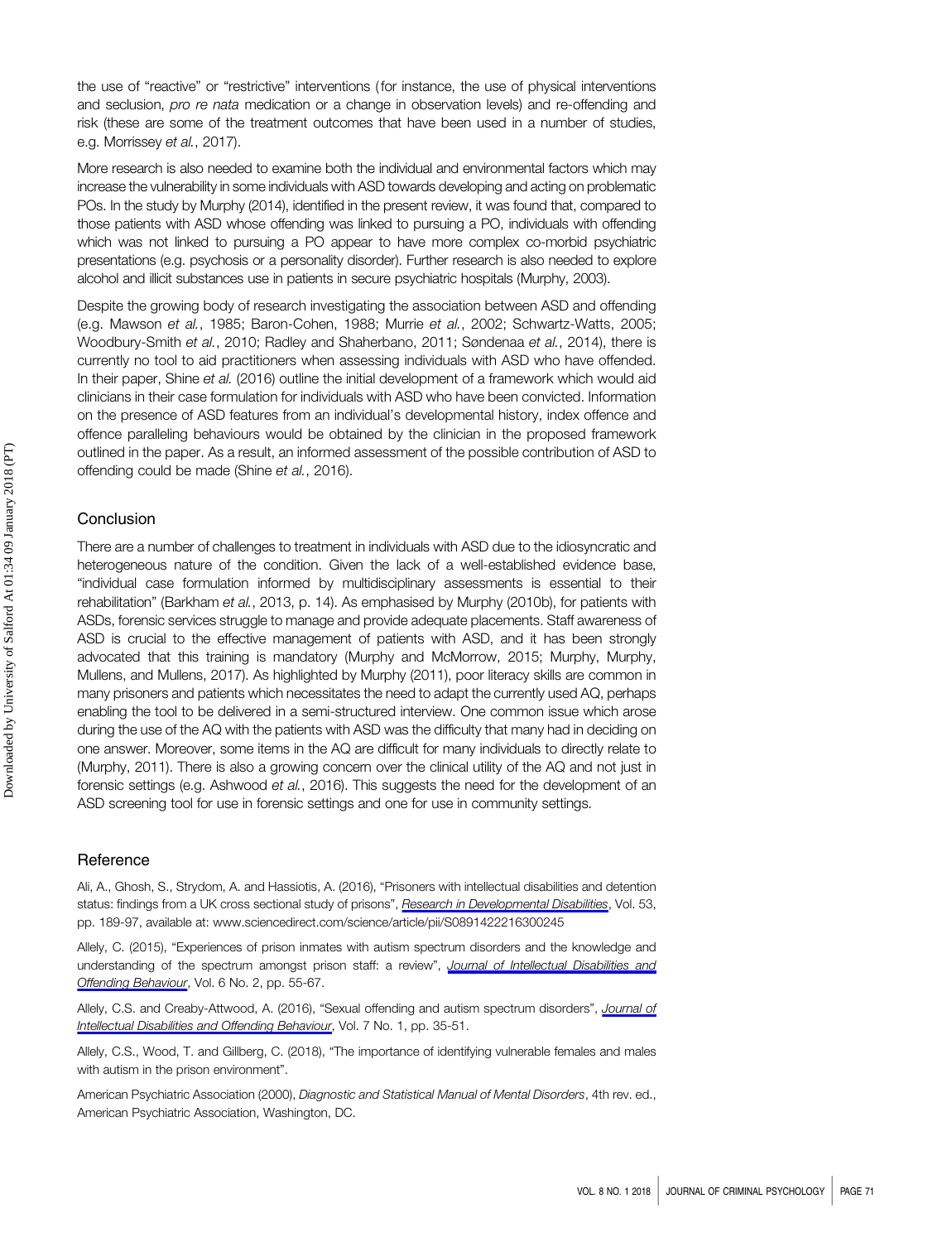American Psychiatric Association (2013), *[Diagnostic and Statistical Manual of Mental Disorders](http://www.emeraldinsight.com/action/showLinks?doi=10.1108%2FJCP-06-2017-0028&crossref=10.1176%2Fappi.books.9780890425596&citationId=p_6)*, 5th ed., American Psychiatric Association, Washington, DC.

Antshel, K.M., Zhang-James, Y., Wagner, K., Ledesma, A. and Faraone, S.V. (2016), "An update on the comorbidity of ASD and ADHD: a focus on clinical management", [Expert Review of Neurotherapeutics](http://www.emeraldinsight.com/action/showLinks?doi=10.1108%2FJCP-06-2017-0028&crossref=10.1586%2F14737175.2016.1146591&isi=000371336500001&citationId=p_7) Vol. 16 No. 3, pp. 279-93.

Ashwood, K.L., Gillan, N., Horder, J., Hayward, H., Woodhouse, E., McEwen, F.S., Findon, J., Eklund, H., Spain, D., Wilson, C.E., Cadman, T., Young, S., Stoencheva, V., Murphy, C.M., Robertson, D., Charman, T., Bolton, P., Glaser, K., Asherson, P., Simonoff, E. and Murphy, D.G. (2016), "Predicting the diagnosis of autism in adults using the autism-spectrum quotient (AQ) questionnaire", [Psychological Medicine](http://www.emeraldinsight.com/action/showLinks?doi=10.1108%2FJCP-06-2017-0028&crossref=10.1017%2FS0033291716001082&isi=000382567600012&citationId=p_8), Vol. 46 No. 12, pp. 2595-604.

Attwood, T. (1998), Asperger's Syndrome, Jessica Kingsley Publishers, Philadelphia, PA.

Attwood, T. (2006), Autism, Access and Inclusion on the Front Line: Confessions of an Autism Anorak, Jessica Kingsley Publishers.

Autism Act (2009), "Printed in the UK by The Stationery Office Limited under the authority and superintendence of Carol Tullo", Controller of Her Majesty's Stationery Office and Queen's Printer of Acts of Parliament, available at: [www.legislation.gov.uk/ukpga/2009/15/pdfs/ukpga\\_20090015\\_en.pdf](www.legislation.gov.uk/ukpga/2009/15/pdfs/ukpga_20090015_en.pdf) (accessed 16 June 2017).

Baird, G., Charman, T., Baron-Cohen, S., Cox, A., Swettenham, J., Wheelwright, S. and Drew, A. (2000), "A screening instrument for autism at 18 months of age: a 6 year follow-up study", [Journal of American](http://www.emeraldinsight.com/action/showLinks?doi=10.1108%2FJCP-06-2017-0028&crossref=10.1097%2F00004583-200006000-00007&isi=000087331200007&citationId=p_12) [Academy of Child and Adolescent Psychiatry](http://www.emeraldinsight.com/action/showLinks?doi=10.1108%2FJCP-06-2017-0028&crossref=10.1097%2F00004583-200006000-00007&isi=000087331200007&citationId=p_12), Vol. 39 No. 6, pp. 694-702.

Baird, G., Simonoff, E., Pickles, A., Chandler, S., Loucas, T., Meldrum, D. and Charman, T. (2006), "Prevalence of disorders of the autism spectrum in a population cohort of children in South Thames: the special needs and autism project (SNAP)", [Lancet](http://www.emeraldinsight.com/action/showLinks?doi=10.1108%2FJCP-06-2017-0028&crossref=10.1016%2FS0140-6736%2806%2969041-7&isi=000239095000032&citationId=p_13), Vol. 368 No. 9531, pp. 210-15.

Barkham, E., Gunasekaran, S. and Lovelock, C. (2013), "Medium secure care: forensic aspects of autism and Asperger's syndrome", [Journal of Intellectual Disabilities and Offending Behaviour](http://www.emeraldinsight.com/action/showLinks?doi=10.1108%2FJCP-06-2017-0028&system=10.1108%2FJIDOB-02-2013-0005&citationId=p_14), Vol. 4 Nos 1/2, pp. 9-16.

Baron-Cohen, S., Wheelwright, S., Skinner, R., Martin, J. and Clubley, E. (2001), "The autism spectrum quotient (AQ): evidence from Asperger's syndrome/high functioning autism, males and females, scientists and mathematicians", [Journal of Autism and Developmental Disorders](http://www.emeraldinsight.com/action/showLinks?doi=10.1108%2FJCP-06-2017-0028&crossref=10.1023%2FA%3A1005653411471&isi=000169480700002&citationId=p_15), Vol. 31 No. 1, pp. 5-17.

Baron-Cohen, S. (1988), "An assessment of violence in a young man with Asperger's syndrome", *[Journal of](http://www.emeraldinsight.com/action/showLinks?doi=10.1108%2FJCP-06-2017-0028&crossref=10.1111%2Fj.1469-7610.1988.tb00723.x&isi=A1988P109800012&citationId=p_16)* [Child Psychology and Psychiatry](http://www.emeraldinsight.com/action/showLinks?doi=10.1108%2FJCP-06-2017-0028&crossref=10.1111%2Fj.1469-7610.1988.tb00723.x&isi=A1988P109800012&citationId=p_16), Vol. 29 No. 3, pp. 351-60.

Bathgate, D. (2017), "ASD and offending: reflections of practice in from a New Zealand perspective", [Journal of Intellectual Disabilities and Offending Behaviour](http://www.emeraldinsight.com/action/showLinks?doi=10.1108%2FJCP-06-2017-0028&system=10.1108%2FJIDOB-07-2016-0012&isi=000404820400005&citationId=p_17), Vol. 8 No. 2, pp. 90-8.

Bertrand, J., Mars, A., Boyle, C., Bove, F., Yeargin-Allsopp, M. and Decoufle, P. (2001), "Prevalence of autism in a United States population: the Brick Township, New Jersey, investigation", [Pediatrics](http://www.emeraldinsight.com/action/showLinks?doi=10.1108%2FJCP-06-2017-0028&crossref=10.1542%2Fpeds.108.5.1155&isi=000171925200034&citationId=p_18), Vol. 108 No. 5, pp. 1155-61.

Boer, H., Alexander, R., Devapriam, J., Torales, J., Ng, R., Castaldelli-Maia, J. and Ventriglio, A. (2016), "Prisoner mental health care for people with intellectual disability", *[International Journal of Culture and Mental](http://www.emeraldinsight.com/action/showLinks?doi=10.1108%2FJCP-06-2017-0028&crossref=10.1080%2F17542863.2016.1260200&citationId=p_19)* [Health](http://www.emeraldinsight.com/action/showLinks?doi=10.1108%2FJCP-06-2017-0028&crossref=10.1080%2F17542863.2016.1260200&citationId=p_19), Vol. 9 No. 4, pp. 442-6.

Bölte, S., Dziobek, I. and Poustka, F. (2009), "Brief report: the level and nature of autistic intelligence revisited", [Journal of Autism and Developmental Disorders](http://www.emeraldinsight.com/action/showLinks?doi=10.1108%2FJCP-06-2017-0028&crossref=10.1007%2Fs10803-008-0667-2&isi=000263977700013&citationId=p_20), Vol. 39 No. 4, pp. 678-82.

Bölte, S. and Poustka, F. (2002), "The relation between general cognitive level and adaptive behavior domains in individuals with autism with and without co-morbid mental retardation", [Child Psychiatry and Human](http://www.emeraldinsight.com/action/showLinks?doi=10.1108%2FJCP-06-2017-0028&crossref=10.1023%2FA%3A1020734325815&isi=000179379700005&citationId=p_21) [Development](http://www.emeraldinsight.com/action/showLinks?doi=10.1108%2FJCP-06-2017-0028&crossref=10.1023%2FA%3A1020734325815&isi=000179379700005&citationId=p_21), Vol. 33 No. 2, pp. 165-72.

Bonora, E., Graziano, C., Minopoli, F., Bacchelli, E., Magini, P., Diquigiovanni, C., Lomartire, S., Bianco, F., Vargiolu, M., Parchi, P., Marasco, E., Mantovani, V., Rampoldi, L., Trudu, M., Parmeggiani, A., Battaglia, A., Mazzone, L., Tortora, G., Maestrini, E., Seri, M. and Romeo, G. (2014), "Maternally inherited genetic variants of CADPS2 are present in autism spectrum disorders and intellectual disability patients", [EMBO Molecular](http://www.emeraldinsight.com/action/showLinks?doi=10.1108%2FJCP-06-2017-0028&isi=000337546600008&citationId=p_22) [Medicine](http://www.emeraldinsight.com/action/showLinks?doi=10.1108%2FJCP-06-2017-0028&isi=000337546600008&citationId=p_22), Vol. 6 No. 6, pp. 795-809.

Brugha, T.S., McManus, S., Bankart, J., Scott, F., Purdon, S., Smith, J., Bebbington, P., Jenkins, R. and Meltzer, H. (2011), "Epidemiology of autism spectrum disorders in adults in the community in England", [Archives of General Psychiatry](http://www.emeraldinsight.com/action/showLinks?doi=10.1108%2FJCP-06-2017-0028&crossref=10.1001%2Farchgenpsychiatry.2011.38&isi=000290114500005&citationId=p_23), Vol. 68 No. 5, pp. 459-65.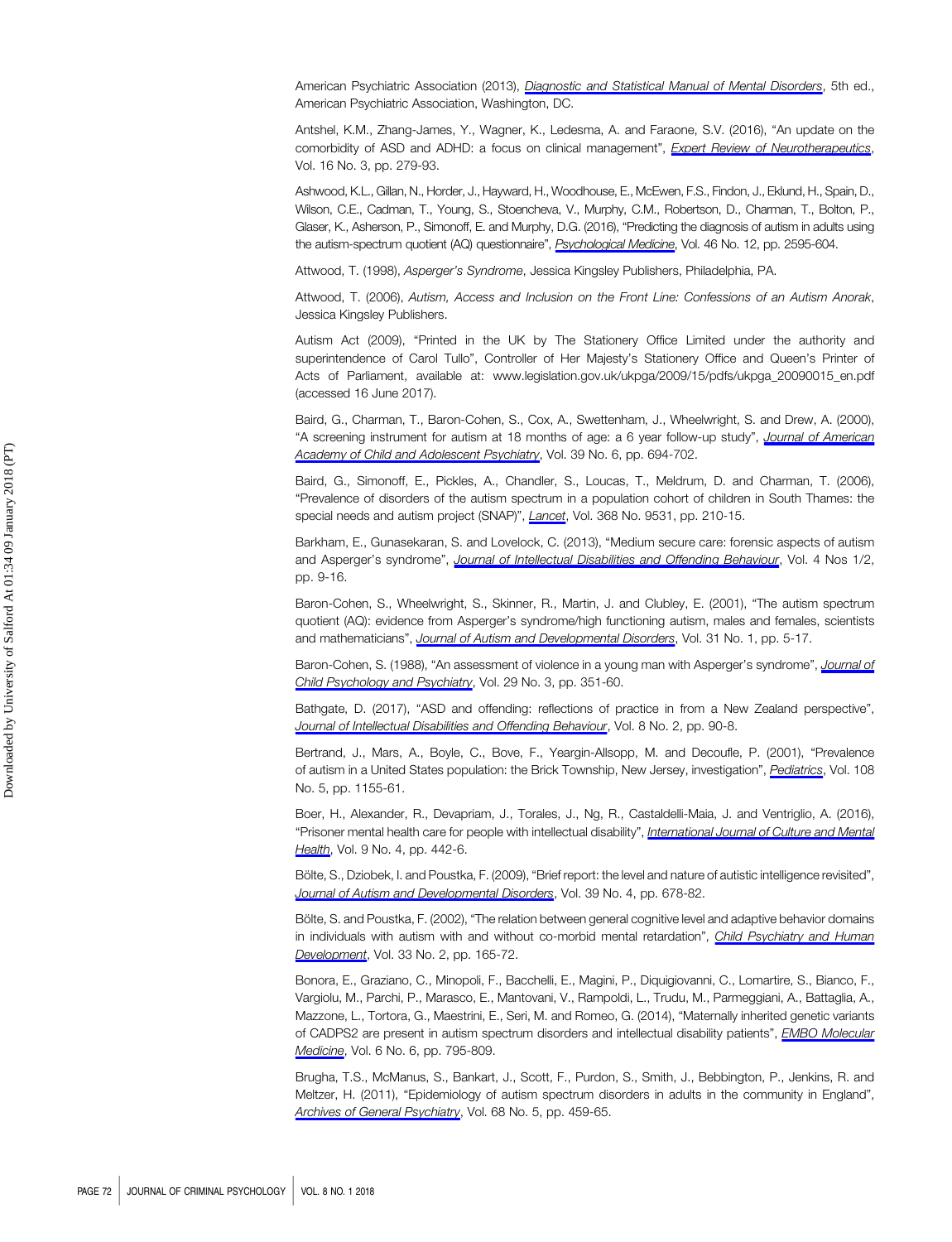Bruggink, A., Huisman, S., Vuijk, R., Kraaij, V. and Garnefski, N. (2016), "Cognitive emotion regulation, anxiety and depression in adults with autism spectrum disorder", [Research in Autism Spectrum Disorders](http://www.emeraldinsight.com/action/showLinks?doi=10.1108%2FJCP-06-2017-0028&crossref=10.1016%2Fj.rasd.2015.11.003&isi=000369211800004&citationId=p_24), Vol. 22, pp. 34-44, available at:<www.sciencedirect.com/science/article/pii/S1750946715300027>

Carlsson, L.H., Norrelgen, F., Kjellmer, L., Westerlund, J., Gillberg, C. and Fernell, E. (2013), "Coexisting disorders and problems in preschool children with autism spectrum disorders", Scientific World Journal, avaialable at:<https://pdfs.semanticscholar.org/72c1/673bda0f0aceca8ceaccb51f24a9b0ab9b20.pdf>

Centers for Disease Control and Prevention (2014), "Developmental Disabilities Monitoring Network Surveillance Year 2010 Principal Investigators, Prevalence of autism spectrum disorder among children aged 8 years – autism and developmental disabilities monitoring network, 11 sites, United States, 2010", Morbidity and Mortality Weekly Report. Surveillance Summaries, Vol. 63 No. 2, pp. 1-21.

Chakrabarti, S. and Fombonne, E. (2005), "Pervasive developmental disorders in preschool children: confirmation of high prevalence", [American Journal of Psychiatry](http://www.emeraldinsight.com/action/showLinks?doi=10.1108%2FJCP-06-2017-0028&crossref=10.1176%2Fappi.ajp.162.6.1133&isi=000229504300015&citationId=p_27), Vol. 162 No. 6, pp. 1133-41.

Chaplin, E. and McCarthy, J. (2014), "Autism spectrum disorder and offending – a UK perspective", Autism Spectrum Quarterly, pp. 14-6, available at:<www.forensicpsychology.org/HolmesASDArticle.pdf>

Chaplin, E., McCarthy, J. and Underwood, L. (2013), "Autism spectrum conditions and offending: an introduction to the special edition", [Journal of Intellectual Disabilities and Offending Behaviour](http://www.emeraldinsight.com/action/showLinks?doi=10.1108%2FJCP-06-2017-0028&system=10.1108%2FJIDOB-05-2013-0012&citationId=p_29), Vol. 4 Nos 1/2, pp. 5-8.

Charman, T., Pickles, A., Simonoff, E., Chandler, S., Loucas, T. and Baird, G. (2011), "IQ in children with autism spectrum disorders: data from the Special Needs and Autism Project (SNAP)", [Psychological](http://www.emeraldinsight.com/action/showLinks?doi=10.1108%2FJCP-06-2017-0028&crossref=10.1017%2FS0033291710000991&isi=000287622100017&citationId=p_30) [Medicine](http://www.emeraldinsight.com/action/showLinks?doi=10.1108%2FJCP-06-2017-0028&crossref=10.1017%2FS0033291710000991&isi=000287622100017&citationId=p_30), Vol. 41 No. 3, pp. 619-27.

Chen, M.H., Wei, H.T., Chen, L.C., Su, T.P., Bai, Y.M., Hsu, J.W. and Chen, Y.S. (2015), "Autistic spectrum disorder, attention deficit hyperactivity disorder, and psychiatric comorbidities: a nationwide study", [Research in Autism Spectrum Disorders](http://www.emeraldinsight.com/action/showLinks?doi=10.1108%2FJCP-06-2017-0028&crossref=10.1016%2Fj.rasd.2014.10.014&isi=000348266700001&citationId=p_31), Vol. 10, pp. 1-6, available at: [www.sciencedirect.com/science/](www.sciencedirect.com/science/article/pii/S1750946714002554) [article/pii/S1750946714002554](www.sciencedirect.com/science/article/pii/S1750946714002554)

Chiang, H.L. and Gau, S.S.F. (2016), "Comorbid psychiatric conditions as mediators to predict later social adjustment in youths with autism spectrum disorder", [Journal of Child Psychology and Psychiatry](http://www.emeraldinsight.com/action/showLinks?doi=10.1108%2FJCP-06-2017-0028&crossref=10.1111%2Fjcpp.12450&isi=000366512500013&citationId=p_32), Vol. 57 No. 1, pp. 103-11.

Cooper, P. and Allely, C.S. (2017), "You can't judge a book by its cover: evolving professional responsibilities, liabilities and 'judgecraft' when a party has Asperger's syndrome", Northern Ireland Legal Quarterly, Vol. 68 No. 1, pp. 35-58.

Cootes, J. (2016), "Breaching orders: apprehended violence orders a gateway to the criminal justice system for persons with intellectual disabilities", Journal of Intellectual Disability Research, Vol. 60 No. 7, p. 776, available at: [https://insights.ovid.com/intellectual-disability-research/jidr/2016/07/000/breaching-orders](https://insights.ovid.com/intellectual-disability-research/jidr/2016/07/000/breaching-orders-apprehended-violence-gateway/766/00002547)[apprehended-violence-gateway/766/00002547](https://insights.ovid.com/intellectual-disability-research/jidr/2016/07/000/breaching-orders-apprehended-violence-gateway/766/00002547)

Creese, B. (2016), "An assessment of the English and maths skills levels of prisoners in England", [London](http://www.emeraldinsight.com/action/showLinks?doi=10.1108%2FJCP-06-2017-0028&crossref=10.18546%2FLRE.14.3.02&isi=000392194300002&citationId=p_35) [Review of Education](http://www.emeraldinsight.com/action/showLinks?doi=10.1108%2FJCP-06-2017-0028&crossref=10.18546%2FLRE.14.3.02&isi=000392194300002&citationId=p_35), Vol. 14 No. 3, pp. 13-30.

De Bildt, A., Sytema, S., Kraijer, D. and Minderaa, R. (2004), "Prevalence of pervasive developmental disorders in children and adolescents with mental retardation", [Journal of Child Psychology and Psychiatry](http://www.emeraldinsight.com/action/showLinks?doi=10.1108%2FJCP-06-2017-0028&crossref=10.1111%2Fj.1469-7610.2004.00346.x&isi=000227953000007&citationId=p_36), Vol. 46, pp. 275-86.

Department of Health (2010), " 'Fulfilling and Rewarding Lives': the strategy for adults with autism in England", HMSO, London.

Deth, R.C. (2012), "Genomics, intellectual disability, and autism", [The New England Journal of Medicine](http://www.emeraldinsight.com/action/showLinks?doi=10.1108%2FJCP-06-2017-0028&crossref=10.1056%2FNEJMc1204397&isi=000304863400025&citationId=p_38), Vol. 366 No. 23, pp. 2231-2.

Douglas, K.S., Hart, S.D., Webster, C.D. and Belfrage, H. (2013), HCR-20V3: Assessing Risk of Violence – User Guide, Mental Health, Law, and Policy Institute, Simon Fraser University, Burnaby.

Eadens, D.M., Cranston-Gingras, A., Dupoux, E. and Eadens, D.W. (2016), "Police officer perspectives on intellectual disability", [Policing: An International Journal of Police Strategies and Management](http://www.emeraldinsight.com/action/showLinks?doi=10.1108%2FJCP-06-2017-0028&system=10.1108%2FPIJPSM-03-2015-0039&isi=000374179700015&citationId=p_40), Vol. 39 No. 1, pp. 222-35.

Ehlers, S. and Gillberg, C. (1993), "The epidemiology of Asperger syndrome", [Journal of Child Psychology and](http://www.emeraldinsight.com/action/showLinks?doi=10.1108%2FJCP-06-2017-0028&crossref=10.1111%2Fj.1469-7610.1993.tb02094.x&isi=A1993NC08400004&citationId=p_41) [Psychiatry](http://www.emeraldinsight.com/action/showLinks?doi=10.1108%2FJCP-06-2017-0028&crossref=10.1111%2Fj.1469-7610.1993.tb02094.x&isi=A1993NC08400004&citationId=p_41), Vol. 34 No. 8, pp. 1327-50.

English, K. and Heil, P. (2005), "Prison rape: what we know today", Corrections Compendium, Vol. 30 No. 5, pp. 1-8.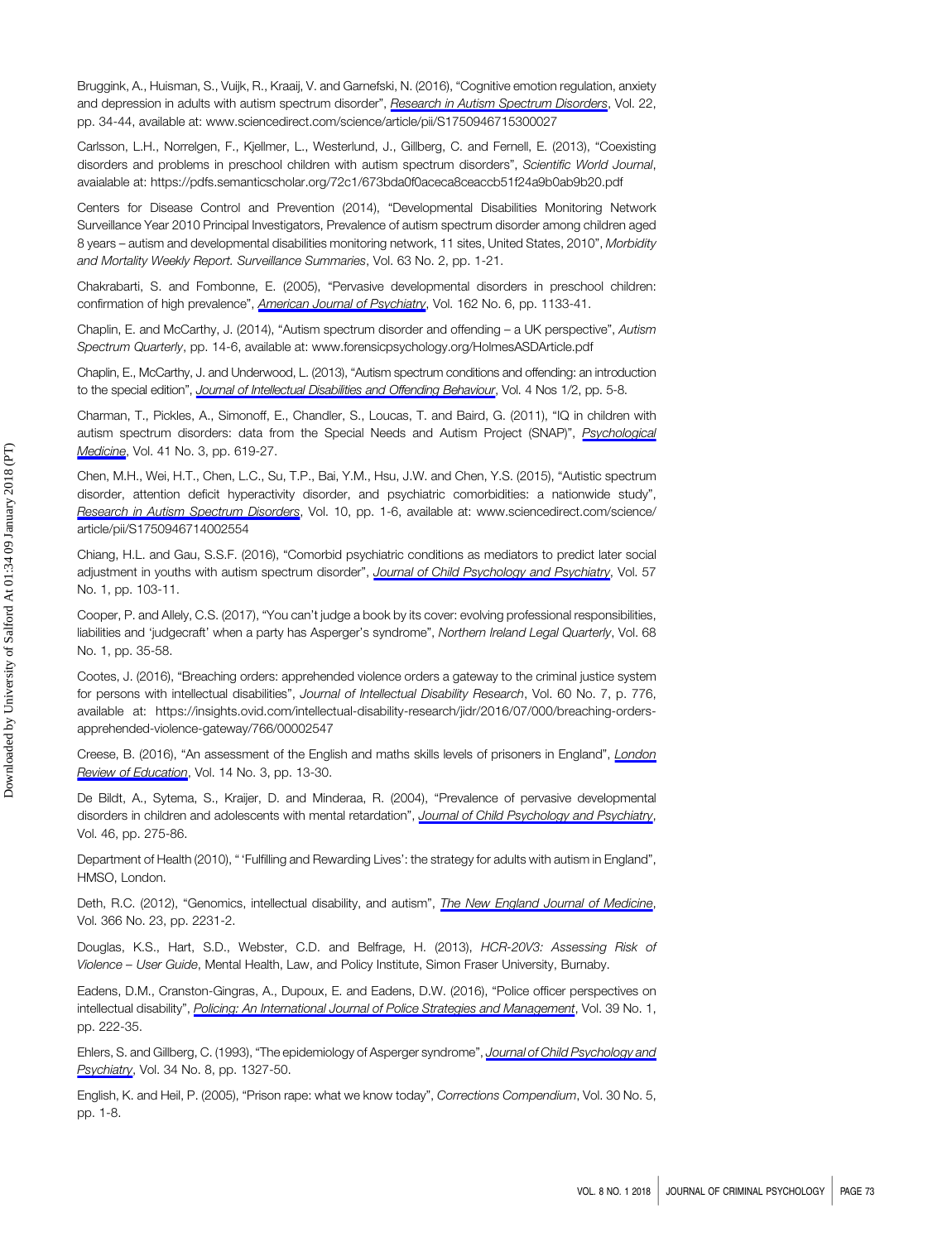Esan, F., Chester, V., Gunaratna, I.J., Hoare, S. and Alexander, R.T. (2015), "The clinical, forensic and treatment outcome factors of patients with autism spectrum disorder treated in a forensic intellectual disability service", [Journal of Applied Research in Intellectual Disabilities](http://www.emeraldinsight.com/action/showLinks?doi=10.1108%2FJCP-06-2017-0028&crossref=10.1111%2Fjar.12121&isi=000352799100003&citationId=p_43), Vol. 28 No. 3, pp. 193-200.

Fazio, R.L., Pietz, C.A. and Denney, R.L. (2012), "An estimate of the prevalence of autism spectrum disorders in an incarcerated population", Open Access Journal of Forensic Psychology, Vol. 4, pp. 69-80, available at: www.researchgate.net/profile/Rachel\_Fazio/publication/261872792\_An\_estimate\_of\_the\_prevalence\_of [autism-spectrum\\_disorders\\_in\\_an\\_incarcerated\\_population/links/0a85e535b311b9f416000000/An](www.researchgate.net/profile/Rachel_Fazio/publication/261872792_An_estimate_of_the_prevalence_of_autism-spectrum_disorders_in_an_incarcerated_population/links/0a85e535b311b9f416000000/An-estimate-of-the-prevalence-of-autism-spectrum-disorders-in-an-incarcerated-population.pdf)[estimate-of-the-prevalence-of-autism-spectrum-disorders-in-an-incarcerated-population.pdf](www.researchgate.net/profile/Rachel_Fazio/publication/261872792_An_estimate_of_the_prevalence_of_autism-spectrum_disorders_in_an_incarcerated_population/links/0a85e535b311b9f416000000/An-estimate-of-the-prevalence-of-autism-spectrum-disorders-in-an-incarcerated-population.pdf)

Fernell, E., Eriksson, M.A. and Gillberg, C. (2012), "Early diagnosis of autism and impact on prognosis: a narrative review", Clinical Epidemiology, Vol. 5, pp. 33-43, available at: [www.ncbi.nlm.nih.gov/pmc/articles/](www.ncbi.nlm.nih.gov/pmc/articles/PMC3583438/) [PMC3583438/](www.ncbi.nlm.nih.gov/pmc/articles/PMC3583438/)

Fombonne, E. (2003), "Epidemiological surveys of autism and other pervasive developmental disorders: an update", [Journal of Autism and Developmental Disorders](http://www.emeraldinsight.com/action/showLinks?doi=10.1108%2FJCP-06-2017-0028&crossref=10.1023%2FA%3A1025054610557&isi=000184587800002&citationId=p_46), Vol. 33 No. 4, pp. 365-82.

Fombonne, E. (2009), "Epidemiology of pervasive developmental disorders", [Pediatric Research](http://www.emeraldinsight.com/action/showLinks?doi=10.1108%2FJCP-06-2017-0028&crossref=10.1203%2FPDR.0b013e31819e7203&isi=000266271800001&citationId=p_47), Vol. 65 No. 6, pp. 591-8.

Gaus, V. (2007), Cognitive Behaviour Therapy for Adult Asperger's Syndrome, The Guilford Press, New York, NY and London.

Ghaziuddin, M., Ghaziuddin, N. and Greden, J. (2002), "Depression in persons with autism: implications for research and clinical care", [Journal of Autism and Developmental Disorders](http://www.emeraldinsight.com/action/showLinks?doi=10.1108%2FJCP-06-2017-0028&crossref=10.1023%2FA%3A1016330802348&isi=000176866600005&citationId=p_49), Vol. 32 No. 4, pp. 299-306.

Gillberg, C. (1992), "The Emmanuel Miller Memorial Lecture 1991: autism and autistic-like conditions: subclasses among disorders of empathy", [Journal of Child Psychology and Psychiatry](http://www.emeraldinsight.com/action/showLinks?doi=10.1108%2FJCP-06-2017-0028&crossref=10.1111%2Fj.1469-7610.1992.tb01959.x&isi=A1992JD68700002&citationId=p_50), Vol. 33 No. 5, pp. 813-42.

Gillberg, C., Steffenburg, S. and Schaumann, H. (1991), "Is autism more common now than ten years ago?", [The British Journal of Psychiatry](http://www.emeraldinsight.com/action/showLinks?doi=10.1108%2FJCP-06-2017-0028&crossref=10.1192%2Fbjp.158.3.403&citationId=p_51), Vol. 158 No. 3, pp. 403-09.

Gillberg, C. and Gillberg, C. (1989), "Asperger's syndrome – some epidemiological considerations: a research note", [Journal of Child Psychology and Psychiatry](http://www.emeraldinsight.com/action/showLinks?doi=10.1108%2FJCP-06-2017-0028&crossref=10.1111%2Fj.1469-7610.1989.tb00275.x&isi=A1989AJ28400012&citationId=p_52), Vol. 30 No. 4, pp. 631-8.

Glaser, W. and Deane, K. (1999), "Normalisation in an abnormal world: a study of prisoners with an intellectual disability", [International Journal of Offender Therapy and Comparative Criminology](http://www.emeraldinsight.com/action/showLinks?doi=10.1108%2FJCP-06-2017-0028&crossref=10.1177%2F0306624X99433007&isi=000082179500007&citationId=p_53), Vol. 43 No. 3, pp. 338-56.

Gordon, R. (2002), "Asperger syndrome: one prisoner's experience", Prison Service Journal, pp. 2-4.

Gunasekaran, S. (2012), "Assessment and management of risk in autism", [Advances in Mental Health and](http://www.emeraldinsight.com/action/showLinks?doi=10.1108%2FJCP-06-2017-0028&system=10.1108%2F20441281211285964&citationId=p_55) [Intellectual Disabilities](http://www.emeraldinsight.com/action/showLinks?doi=10.1108%2FJCP-06-2017-0028&system=10.1108%2F20441281211285964&citationId=p_55), Vol. 6 No. 6, pp. 314-20.

Hammond, R.K. and Hoffman, J.M. (2014), "Adolescents with high-functioning autism: an investigation of comorbid anxiety and depression", *[Journal of Mental Health Research in Intellectual Disabilities](http://www.emeraldinsight.com/action/showLinks?doi=10.1108%2FJCP-06-2017-0028&crossref=10.1080%2F19315864.2013.843223&isi=000339713400004&citationId=p_56)*. Vol. 7 No. 3. pp. 246-63.

Hare, D.J. and Paine, C. (1997), "Developing cognitive behavioural treatments for people with Asperger's syndrome", Clinical Psychology Forum, pp. 5-8.

Hare, D.J., Gould, J., Mills, R. and Wing, L. (1999), "A preliminary study of individuals with autistic spectrum disorders in three special hospitals in England", National Autistic Society, available at: [www.aspires](www.aspires-relationships.com/3hospitals.pdf)[relationships.com/3hospitals.pdf](www.aspires-relationships.com/3hospitals.pdf) (accessed 29 May 2017).

Haskins, B.G. and Silva, J.A. (2006), "Asperger's disorder and criminal behavior: forensic-psychiatric considerations asperger's disorder and criminal behavior: forensic-psychiatric considerations", [Journal of](http://www.emeraldinsight.com/action/showLinks?doi=10.1108%2FJCP-06-2017-0028&isi=000243713400015&citationId=p_59) [American Academy of Psychiatry Law](http://www.emeraldinsight.com/action/showLinks?doi=10.1108%2FJCP-06-2017-0028&isi=000243713400015&citationId=p_59), Vol. 34 No. 3, pp. 374-84.

Haw, C., Radley, J. and Cooke, L. (2013), "Characteristics of male autistic spectrum patients in low security: are they different from non-autistic low secure patients?", [Journal of Intellectual Disabilities and Offending](http://www.emeraldinsight.com/action/showLinks?doi=10.1108%2FJCP-06-2017-0028&system=10.1108%2FJIDOB-03-2013-0006&citationId=p_60) [Behaviour](http://www.emeraldinsight.com/action/showLinks?doi=10.1108%2FJCP-06-2017-0028&system=10.1108%2FJIDOB-03-2013-0006&citationId=p_60), Vol. 4 Nos 1/2, pp. 24-32.

Hoekstra, R.A., Bartels, M., Cath, D.C. and Boomsma, D.I. (2008), "Factor structure, reliability and criterion validity of the autism-spectrum quotient (AQ): a study in Dutch population and patient groups", [Journal of](http://www.emeraldinsight.com/action/showLinks?doi=10.1108%2FJCP-06-2017-0028&crossref=10.1007%2Fs10803-008-0538-x&isi=000258531400014&citationId=p_61) [Autism and Developmental Disorders](http://www.emeraldinsight.com/action/showLinks?doi=10.1108%2FJCP-06-2017-0028&crossref=10.1007%2Fs10803-008-0538-x&isi=000258531400014&citationId=p_61), Vol. 38 No. 8, pp. 1555-66.

Jordan, R. (1999), "Evaluating practice: problems and possibilities", [Autism](http://www.emeraldinsight.com/action/showLinks?doi=10.1108%2FJCP-06-2017-0028&crossref=10.1177%2F1362361399003004008&citationId=p_62), Vol. 3 No. 4, pp. 411-34.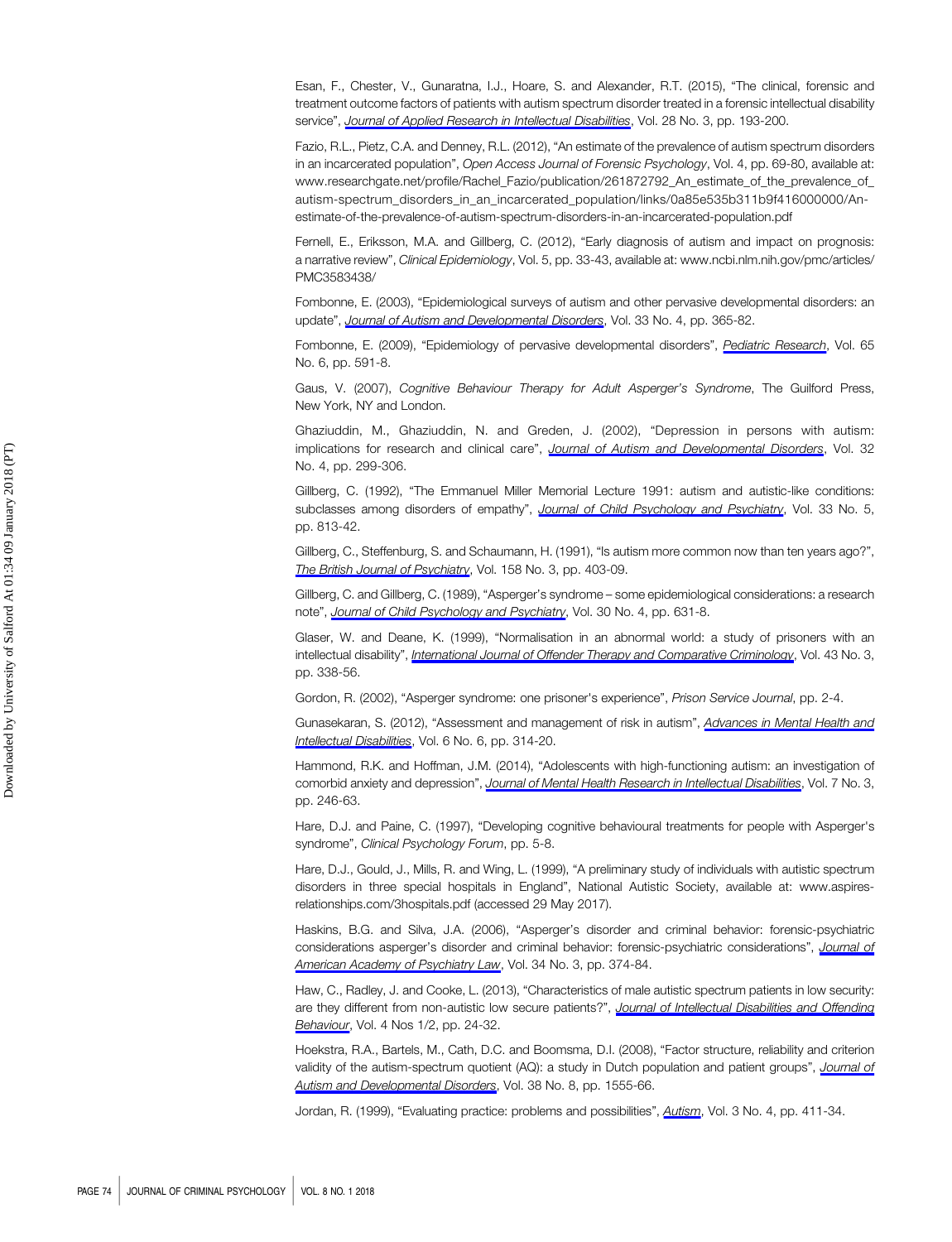Keen, D. and Ward, S. (2004), "Autistic spectrum disorder: a child population profile", [Autism](http://www.emeraldinsight.com/action/showLinks?doi=10.1108%2FJCP-06-2017-0028&crossref=10.1177%2F1362361304040637&isi=000189111600004&citationId=p_63), Vol. 8 No. 1, pp. 39-48.

Kelbrick, M. and Radley, J. (2013), "Forensic rehabilitation in Asperger syndrome: a case report", [Journal of](http://www.emeraldinsight.com/action/showLinks?doi=10.1108%2FJCP-06-2017-0028&system=10.1108%2FJIDOB-03-2013-0007&citationId=p_64) [Intellectual Disabilities and Offending Behaviour](http://www.emeraldinsight.com/action/showLinks?doi=10.1108%2FJCP-06-2017-0028&system=10.1108%2FJIDOB-03-2013-0007&citationId=p_64), Vol. 4 Nos 1/2, pp. 60-4.

King, C. and Murphy, G.H. (2014), "A systematic review of people with autism spectrum disorder and the criminal justice system", [Journal of Autism and Developmental Disorders](http://www.emeraldinsight.com/action/showLinks?doi=10.1108%2FJCP-06-2017-0028&crossref=10.1007%2Fs10803-014-2046-5&isi=000343724000005&citationId=p_65), Vol. 44 No. 11, pp. 2717-33.

La Malfa, G., Lassi, S., Bertelli, M., Salvini, R. and Placidi, G.F. (2004), "Autism and intellectual disability: a study of prevalence on a sample of the Italian population", [Journal of Intellectual Disability Research](http://www.emeraldinsight.com/action/showLinks?doi=10.1108%2FJCP-06-2017-0028&crossref=10.1111%2Fj.1365-2788.2003.00567.x&isi=000220847600007&citationId=p_66), Vol. 48 No. 3, pp. 262-7.

Lai, M.C., Lombardo, M.V., Auyeung, B., Chakrabarti, B. and Baron-Cohen, S. (2015), "Sex/gender differences and autism: setting the scene for future research", [Journal of the American Academy of Child and](http://www.emeraldinsight.com/action/showLinks?doi=10.1108%2FJCP-06-2017-0028&crossref=10.1016%2Fj.jaac.2014.10.003&isi=000346820400004&citationId=p_67) [Adolescent Psychiatry](http://www.emeraldinsight.com/action/showLinks?doi=10.1108%2FJCP-06-2017-0028&crossref=10.1016%2Fj.jaac.2014.10.003&isi=000346820400004&citationId=p_67), Vol. 54 No. 1, pp. 11-24.

Lai, M.C., Baron-Cohen, S. and Buxbaum, J.D. (2015), "Understanding autism in the light of sex/gender", [Molecular Autism](http://www.emeraldinsight.com/action/showLinks?doi=10.1108%2FJCP-06-2017-0028&crossref=10.1186%2Fs13229-015-0021-4&isi=000354350800001&citationId=p_68), Vol. 6, pp. 24-8.

Ledingham, R. and Mills, R. (2015), "A preliminary study of autism and cybercrime in the context of international law enforcement", [Advances in Autism](http://www.emeraldinsight.com/action/showLinks?doi=10.1108%2FJCP-06-2017-0028&system=10.1108%2FAIA-05-2015-0003&isi=000218411900002&citationId=p_69), Vol. 1 No. 1, pp. 2-11.

Lewis, A., Pritchett, R., Hughes, C. and Turner, K. (2015), "Development and implementation of autism standards for prisons", [Journal of Intellectual Disabilities and Offending Behaviour](http://www.emeraldinsight.com/action/showLinks?doi=10.1108%2FJCP-06-2017-0028&system=10.1108%2FJIDOB-05-2015-0013&isi=000218682500003&citationId=p_70), Vol. 6 No. 2, pp. 68-80.

Liberati, A., Altman, D.G., Tetzlaff, J., Mulrow, C., Gøtzsche, P.C., Ioannidis, J.P., Clarke, M., Devereaux, P.J., Kleijnen, J. and Moher, D. (2009), "The PRISMA statement for reporting systematic reviews and meta-analyses of studies that evaluate health care interventions: explanation and elaboration", [Annals of Internal](http://www.emeraldinsight.com/action/showLinks?doi=10.1108%2FJCP-06-2017-0028&crossref=10.7326%2F0003-4819-151-4-200908180-00136&isi=000269038900004&citationId=p_71) [Medicine](http://www.emeraldinsight.com/action/showLinks?doi=10.1108%2FJCP-06-2017-0028&crossref=10.7326%2F0003-4819-151-4-200908180-00136&isi=000269038900004&citationId=p_71), Vol. 151 No. 4, pp. W65-94.

Lyall, K., Croen, L., Daniels, J., Fallin, M.D., Ladd-Acosta, C., Lee, B.K., Park, B.Y., Snyder, N.W., Schendel, D., Volk, H., Windham, G.C. and Newschaffer, C. (2017), "The changing epidemiology of autism spectrum disorders", [Annual Review of Public Health](http://www.emeraldinsight.com/action/showLinks?doi=10.1108%2FJCP-06-2017-0028&crossref=10.1146%2Fannurev-publhealth-031816-044318&isi=000404166400005&citationId=p_72), Vol. 38, pp. 81-102.

Love, C. and Morrison, E. (2002), Forensic Psychiatric Nursing Struggling to Happen, Failing to Thrive, Forensic Nurse.

McAdam, P. (2009), "Knowledge and understanding of the autism spectrum amongst prison staff", Good Autism Practice (GAP), Vol. 10 No. 1, pp. 19-25.

McCarthy, J., Chaplin, E., Underwood, L., Forrester, A., Hayward, H., Sabet, J., Young, S., Asherson, P., Mills, R. and Murphy, D. (2015), "Screening and diagnostic assessment of neurodevelopmental disorders in a male prison", [Journal of Intellectual Disabilities and Offending Behaviour](http://www.emeraldinsight.com/action/showLinks?doi=10.1108%2FJCP-06-2017-0028&system=10.1108%2FJIDOB-08-2015-0018&isi=000218682500006&citationId=p_75), Vol. 6 No. 2, pp. 102-11.

McPartland, J.C., Reichow, B. and Volkmar, F.R. (2012), "Sensitivity and specificity of proposed DSM-V diagnostic criteria for autism spectrum disorder", [Journal of the American Academy of Child and Adolescent](http://www.emeraldinsight.com/action/showLinks?doi=10.1108%2FJCP-06-2017-0028&crossref=10.1016%2Fj.jaac.2012.01.007&isi=000302271800008&citationId=p_76) [Psychiatry](http://www.emeraldinsight.com/action/showLinks?doi=10.1108%2FJCP-06-2017-0028&crossref=10.1016%2Fj.jaac.2012.01.007&isi=000302271800008&citationId=p_76), Vol. 51 No. 4, pp. 368-83.

MacDonald, S., Clarbour, J., Whitton, C. and Rayner, K. (2017), "The challenges of working with sexual offenders who have autism in secure services", [Journal of Intellectual Disabilities and Offending Behaviour](http://www.emeraldinsight.com/action/showLinks?doi=10.1108%2FJCP-06-2017-0028&system=10.1108%2FJIDOB-10-2016-0020&isi=000398664500006&citationId=p_77), Vol. 8 No. 1, pp. 41-54, available at:<www.emeraldinsight.com/doi/abs/10.1108/JIDOB-10-2016-0020>

Magnússon, P. and Saemundsen, E. (2001), "Prevalence of autism in Iceland", [Journal of Autism and](http://www.emeraldinsight.com/action/showLinks?doi=10.1108%2FJCP-06-2017-0028&crossref=10.1023%2FA%3A1010795014548&isi=000169606100006&citationId=p_78) [Developmental Disorders](http://www.emeraldinsight.com/action/showLinks?doi=10.1108%2FJCP-06-2017-0028&crossref=10.1023%2FA%3A1010795014548&isi=000169606100006&citationId=p_78), Vol. 31 No. 2, pp. 153-63.

Martin, T. (2001), "Something special: forensic psychiatric nursing", [Journal of Psychiatric and Mental Health](http://www.emeraldinsight.com/action/showLinks?doi=10.1108%2FJCP-06-2017-0028&crossref=10.1046%2Fj.1365-2850.2001.00349.x&citationId=p_79) [Nursing](http://www.emeraldinsight.com/action/showLinks?doi=10.1108%2FJCP-06-2017-0028&crossref=10.1046%2Fj.1365-2850.2001.00349.x&citationId=p_79), Vol. 8 No. 1, pp. 25-32.

Matson, J.L. and Shoemaker, M. (2009), "Intellectual disability and its relationship to autism spectrum disorders", [Research in Developmental Disabilities](http://www.emeraldinsight.com/action/showLinks?doi=10.1108%2FJCP-06-2017-0028&crossref=10.1016%2Fj.ridd.2009.06.003&isi=000271212100001&citationId=p_80), Vol. 30 No. 6, pp. 1107-14.

Matson, J.L. and Williams, L.W. (2014), "Depression and mood disorders among persons with autism spectrum disorders", [Research in Developmental Disabilities](http://www.emeraldinsight.com/action/showLinks?doi=10.1108%2FJCP-06-2017-0028&crossref=10.1016%2Fj.ridd.2014.04.020&isi=000338179200010&citationId=p_81), Vol. 35 No. 9, pp. 2003-07.

Mawson, D.C., Grounds, A. and Tantam, D. (1985), "Violence and Asperger's syndrome: a case study", *[The](http://www.emeraldinsight.com/action/showLinks?doi=10.1108%2FJCP-06-2017-0028&crossref=10.1192%2Fbjp.147.5.566&isi=A1985AUJ6700018&citationId=p_82)* [British Journal of Psychiatry](http://www.emeraldinsight.com/action/showLinks?doi=10.1108%2FJCP-06-2017-0028&crossref=10.1192%2Fbjp.147.5.566&isi=A1985AUJ6700018&citationId=p_82), Vol. 147, pp. 566-9, available at:<www.ncbi.nlm.nih.gov/pubmed/4075056>

Melvin, C.L., Langdon, P.E. and Murphy, G.H. (2017), "Treatment effectiveness for offenders with autism spectrum conditions: a systematic review", [Psychology, Crime and Law](http://www.emeraldinsight.com/action/showLinks?doi=10.1108%2FJCP-06-2017-0028&crossref=10.1080%2F1068316X.2017.1324027&isi=000407600900003&citationId=p_83), Vol. 23 No. 8, pp. 748-76.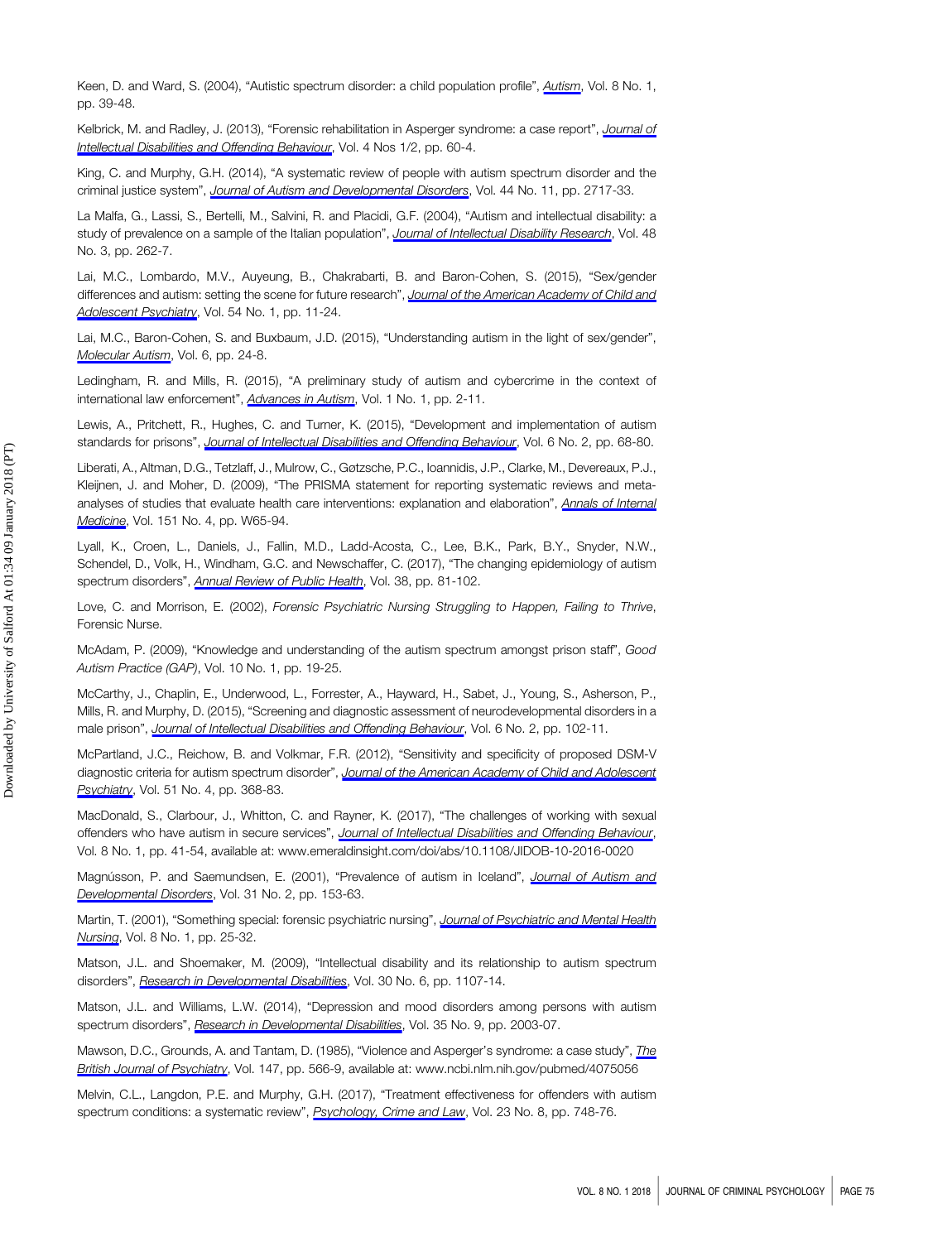Mefford, H.C., Batshaw, M.L. and Hoffman, E.P. (2012), "Genomics, intellectual disability, and autism", [New England Journal of Medicine](http://www.emeraldinsight.com/action/showLinks?doi=10.1108%2FJCP-06-2017-0028&crossref=10.1056%2FNEJMra1114194&isi=000300551500011&citationId=p_84), Vol. 366 No. 8, pp. 733-43.

Miller, J.S., Bilder, D., Farley, M., Coon, H., Pinborough-Zimmerman, J., Jenson, W. et al. (2012), "Autism spectrum disorder reclassified: a second look at the 1980s Utah/UCLA autism epidemiologic study", [Journal](http://www.emeraldinsight.com/action/showLinks?doi=10.1108%2FJCP-06-2017-0028&crossref=10.1007%2Fs10803-012-1566-0&citationId=p_85) [of Autism and Developmental Disorders](http://www.emeraldinsight.com/action/showLinks?doi=10.1108%2FJCP-06-2017-0028&crossref=10.1007%2Fs10803-012-1566-0&citationId=p_85), Vol. 43, pp. 200-10.

Ministry of Justice (2015), "Prison population figures, population bulletin: weekly 7 August 2015", available at: <www.gov.uk/government/statistics/prison-population-figures-2015> (accessed 5 December 2017).

Misra, P., Patel, M.K. and Edwards, J.E. (2013), "1834-The need for specialist service for offenders with autistic spectrum disorder within high secure psychiatric care", *[European Psychiatry](http://www.emeraldinsight.com/action/showLinks?doi=10.1108%2FJCP-06-2017-0028&crossref=10.1016%2FS0924-9338%2813%2976798-1&citationId=p_87)*, Vol. 28 No. S1, p. 1, available at:<www.sciencedirect.com/science/article/pii/S0924933813767981>

Moher, D., Liberati, A., Tetzlaff, J. and Altman, D.G. (2009), "Preferred reporting items for systematic reviews and meta-analyses: the PRISMA statement", [Annals of Internal Medicine](http://www.emeraldinsight.com/action/showLinks?doi=10.1108%2FJCP-06-2017-0028&crossref=10.7326%2F0003-4819-151-4-200908180-00135&isi=000269038900006&citationId=p_88), Vol. 151 No. 4, pp. 264-9.

Morrissey, C., Langdon, P.E., Geach, N., Chester, V., Ferriter, M., Lindsay, W.R., McCarthy, J., Devapriam, J., Walker, D.M., Duggan, C. and Alexander, R. (2017), "A systematic review and synthesis of outcome domains for use within forensic services for people with intellectual disabilities", [British Journal of Psychiatry Open](http://www.emeraldinsight.com/action/showLinks?doi=10.1108%2FJCP-06-2017-0028&crossref=10.1192%2Fbjpo.bp.116.003616&citationId=p_89), Vol. 3 No. 1, pp. 41-56.

Moss, P., Howlin, P., Savage, S., Bolton, P. and Rutter, M. (2015), "Self and informant reports of mental health difficulties among adults with autism findings from a long-term follow-up study", [Autism](http://www.emeraldinsight.com/action/showLinks?doi=10.1108%2FJCP-06-2017-0028&crossref=10.1177%2F1362361315585916&isi=000361769700008&citationId=p_90), Vol. 19 No. 7, pp. 832-41.

Murphy, G.H., Gardner, J. and Freeman, M.J. (2017), "Screening prisoners for intellectual disabilities in three English prisons", [Journal of Applied Research in Intellectual Disabilities](http://www.emeraldinsight.com/action/showLinks?doi=10.1108%2FJCP-06-2017-0028&crossref=10.1111%2Fjar.12224&isi=000389843500015&citationId=p_91), Vol. 30 No. 1, pp. 198-204.

Murphy, G.H., Chiu, P., Triantafyllopoulou, P., Barnoux, M., Blake, E., Cooke, J., Forrester-Jones, R.V.E., Gore, N.J. and Beecham, J.K. (2017), "Offenders with intellectual disabilities in prison: what happens when they leave?", [Journal of Intellectual Disability Research](http://www.emeraldinsight.com/action/showLinks?doi=10.1108%2FJCP-06-2017-0028&crossref=10.1111%2Fjir.12374&isi=000410298600006&citationId=p_92), Vol. 61 No. 10, pp. 957-68.

Murphy, D., Murphy, D., Mullens, H. and Mullens, H. (2017), "Examining the experiences and quality of life of patients with an autism spectrum disorder detained in high secure psychiatric care", [Advances in Autism](http://www.emeraldinsight.com/action/showLinks?doi=10.1108%2FJCP-06-2017-0028&system=10.1108%2FAIA-02-2016-0006&isi=000399057400002&citationId=p_93), Vol. 3 No. 1, pp. 3-14.

Murphy, D. and McMorrow, K. (2015), "View of autism spectrum conditions held by staff working within a high secure psychiatric hospital", [Journal of Forensic Practice](http://www.emeraldinsight.com/action/showLinks?doi=10.1108%2FJCP-06-2017-0028&system=10.1108%2FJFP-01-2015-0005&isi=000218700300006&citationId=p_94), Vol. 17 No. 3, pp. 231-40.

Murphy, D. (2003), "Admission and cognitive details of male patients diagnosed with Asperger's syndrome detained in a special hospital: comparison with a schizophrenia and personality disorder sample", [The Journal](http://www.emeraldinsight.com/action/showLinks?doi=10.1108%2FJCP-06-2017-0028&crossref=10.1080%2F1478994031000152736&citationId=p_95) [of Forensic Psychiatry](http://www.emeraldinsight.com/action/showLinks?doi=10.1108%2FJCP-06-2017-0028&crossref=10.1080%2F1478994031000152736&citationId=p_95), Vol. 14 No. 3, pp. 506-24.

Murphy, D. (2010a), "Extreme violence in a man with an autistic spectrum disorder: assessment and treatment within high-security psychiatric care", *[The Journal of Forensic Psychiatry and Psychology](http://www.emeraldinsight.com/action/showLinks?doi=10.1108%2FJCP-06-2017-0028&crossref=10.1080%2F14789940903426885&isi=000278714500010&citationId=p_96)*, Vol. 21 No. 3, pp. 462-77.

Murphy, D. (2010b), "Understanding offenders with autism-spectrum disorders: what can forensic services do?", [Advances in Psychiatric Treatment](http://www.emeraldinsight.com/action/showLinks?doi=10.1108%2FJCP-06-2017-0028&crossref=10.1192%2Fapt.bp.109.006775&citationId=p_97), Vol. 16 No. 1, pp. 44-6.

Murphy, D. (2011), "Autism spectrum quotient (AQ) profiles among male patients within high security psychiatric care: comparison with personality and cognitive functioning", [Journal of Forensic Psychiatry and](http://www.emeraldinsight.com/action/showLinks?doi=10.1108%2FJCP-06-2017-0028&crossref=10.1080%2F14789949.2011.596942&isi=000299837800004&citationId=p_98) [Psychology](http://www.emeraldinsight.com/action/showLinks?doi=10.1108%2FJCP-06-2017-0028&crossref=10.1080%2F14789949.2011.596942&isi=000299837800004&citationId=p_98), Vol. 22 No. 4, pp. 518-34.

Murphy, D. (2013), "Risk assessment of offenders with an autism spectrum disorder", [Journal of Intellectual](http://www.emeraldinsight.com/action/showLinks?doi=10.1108%2FJCP-06-2017-0028&system=10.1108%2FJIDOB-02-2013-0004&citationId=p_99) [Disabilities and Offending Behaviour](http://www.emeraldinsight.com/action/showLinks?doi=10.1108%2FJCP-06-2017-0028&system=10.1108%2FJIDOB-02-2013-0004&citationId=p_99), Vol. 4 Nos 1/2, pp. 33-41.

Murphy, D. (2014), "Self-reported anger among individuals with an autism spectrum disorder detained in high security psychiatric care: do preoccupations have an influence?", [The Journal of Forensic Psychiatry and](http://www.emeraldinsight.com/action/showLinks?doi=10.1108%2FJCP-06-2017-0028&crossref=10.1080%2F14789949.2013.862291&isi=000330690600006&citationId=p_100) [Psychology](http://www.emeraldinsight.com/action/showLinks?doi=10.1108%2FJCP-06-2017-0028&crossref=10.1080%2F14789949.2013.862291&isi=000330690600006&citationId=p_100), Vol. 25 No. 1, pp. 100-12.

Murphy, D. (2017), "Sense and sensibility: forensic issues with autism spectrum disorders", in [Barahona Corrêa, B.](http://www.emeraldinsight.com/action/showLinks?doi=10.1108%2FJCP-06-2017-0028&crossref=10.1007%2F978-3-319-42713-3_11&citationId=p_101) and van der Gaag, R.J. (Eds), [Autism Spectrum Disorders in Adults](http://www.emeraldinsight.com/action/showLinks?doi=10.1108%2FJCP-06-2017-0028&crossref=10.1007%2F978-3-319-42713-3_11&citationId=p_101), Springer International Publishing, pp. 247-66, available at: [www.springer.com/gb/book/9783319427119?wtmc](www.springer.com/gb/book/9783319427119?wtmc=ThirdParty.SpringerLink.3.EPR653.About_eBook)=ThirdParty.SpringerLink.3. [EPR653.About\\_eBook](www.springer.com/gb/book/9783319427119?wtmc=ThirdParty.SpringerLink.3.EPR653.About_eBook)

Murrie, D.C., Warren, J.I., Kristiansson, M. and Dietz, P.E. (2002), "Asperger's syndrome in forensic settings", [International Journal of Forensic Mental Health](http://www.emeraldinsight.com/action/showLinks?doi=10.1108%2FJCP-06-2017-0028&crossref=10.1080%2F14999013.2002.10471161&citationId=p_102), Vol. 1 No. 1, pp. 59-70.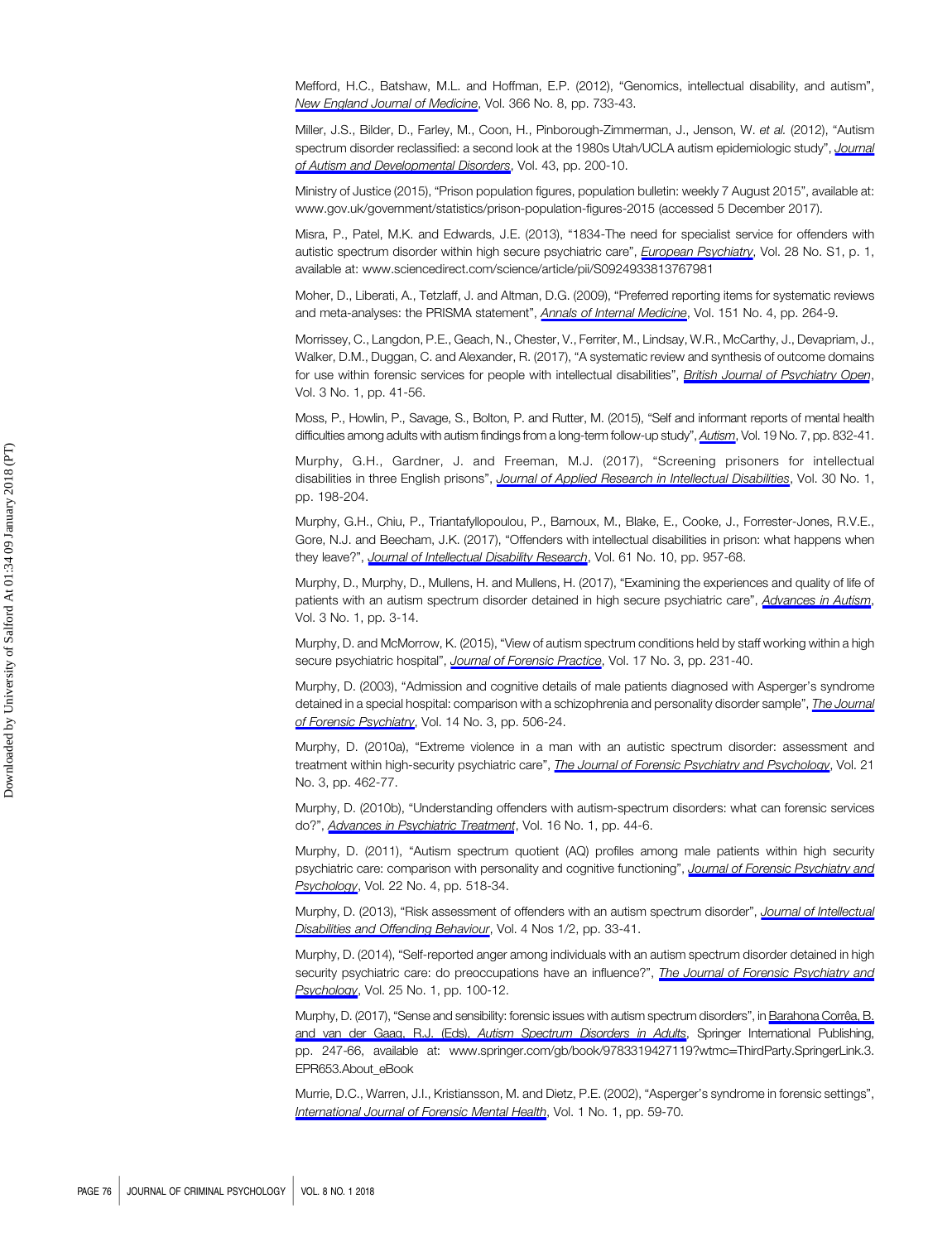Myers, F. (2004), On the Borderline? People with Learning Disabilities and/or Autistic Spectrum Disorders in Secure, Forensic and Other Specialist Settings, The Stationery Office, Edinburgh.

Newman, C., Cashin, A. and Waters, C. (2015), "A hermeneutic phenomenological examination of the lived experience of incarceration for those with autism", *[Issues in Mental Health Nursing](http://www.emeraldinsight.com/action/showLinks?doi=10.1108%2FJCP-06-2017-0028&crossref=10.3109%2F01612840.2015.1014587&isi=000361336900008&citationId=p_104)*, Vol. 36 No. 8, pp. 632-40.

Newschaffer, C.J., Croen, L.A., Daniels, J., Giarelli, E., Grether, J.K., Levy, S.E., Mandell, D.S., Miller, L.A., Pinto-Martin, J., Reaven, J., Reynolds, A.M., Rice, C.E., Schendel, D. and Windham, G.C. (2007), "The epidemiology of autism spectrum disorders", [Annual Review of Public Health](http://www.emeraldinsight.com/action/showLinks?doi=10.1108%2FJCP-06-2017-0028&crossref=10.1146%2Fannurev.publhealth.28.021406.144007&isi=000246436700015&citationId=p_105), Vol. 28, pp. 235-58, available at:<http://europepmc.org/abstract/med/17367287>

Nicholl, J., Waters, W., Mulley, J.C., Suwalski, S., Brown, S., Hull, Y. and Mcgregor, L. (2014), "Cognitive deficit and autism spectrum disorders: prospective diagnosis by array CGH", Pathology – Journal of the RCPA, Vol. 46 No. 1, pp. 41-5.

Oliver, J., Huxley, P., Bridges, K. and Mohammed, H. (1996), Quality of Life and Mental Health Services, Routledge, London.

Oliveira, G., Ataíde, A., Marques, C., Miguel, T.S., Coutinho, A.M., Mota-Vieira, L., Gonçalves, E., Lopes, N.M., Rodrigues, V., Carmona da Mota, H. and Vicente, A.M. (2007), "Epidemiology of autism spectrum disorder in Portugal: prevalence, clinical characterization, and medical conditions", [Developmental Medicine and Child](http://www.emeraldinsight.com/action/showLinks?doi=10.1108%2FJCP-06-2017-0028&crossref=10.1111%2Fj.1469-8749.2007.00726.x&isi=000249660400004&citationId=p_108) [Neurology](http://www.emeraldinsight.com/action/showLinks?doi=10.1108%2FJCP-06-2017-0028&crossref=10.1111%2Fj.1469-8749.2007.00726.x&isi=000249660400004&citationId=p_108), Vol. 49 No. 10, pp. 726-33.

Postorino, V., Fatta, L.M., Sanges, V., Giovagnoli, G., De Peppo, L., Vicari, S. and Mazzone, L. (2016), "Intellectual disability in autism spectrum disorder: investigation of prevalence in an Italian sample of children and adolescents", [Research in Developmental Disabilities](http://www.emeraldinsight.com/action/showLinks?doi=10.1108%2FJCP-06-2017-0028&crossref=10.1016%2Fj.ridd.2015.10.020&isi=000367766100018&citationId=p_109), Vol. 48, pp. 193-201, available at: [www.ncbi.nlm.](www.ncbi.nlm.nih.gov/pubmed/26619372) [nih.gov/pubmed/26619372](www.ncbi.nlm.nih.gov/pubmed/26619372)

Radley, J. and Shaherbano, Z. (2011), "Asperger syndrome and arson: a case study", [Advances in Mental](http://www.emeraldinsight.com/action/showLinks?doi=10.1108%2FJCP-06-2017-0028&system=10.1108%2F20441281111187171&citationId=p_110) [Health and Intellectual Disabilities](http://www.emeraldinsight.com/action/showLinks?doi=10.1108%2FJCP-06-2017-0028&system=10.1108%2F20441281111187171&citationId=p_110), Vol. 5 No. 6, pp. 32-6.

Ritvo, E.R. (2012), "Postponing the proposed changes in DSM 5 for autistic spectrum disorder until new scientific evidence adequately supports them", [Journal of Autism and Developmental Disorders](http://www.emeraldinsight.com/action/showLinks?doi=10.1108%2FJCP-06-2017-0028&crossref=10.1007%2Fs10803-012-1613-x&isi=000307815100027&citationId=p_111), Vol. 42 No. 9, pp. 2021-2.

Robertson, C.E. and McGillivray, J.A. (2015), "Autism behind bars: a review of the research literature and discussion of key issues", *[The Journal of Forensic Psychiatry and Psychology](http://www.emeraldinsight.com/action/showLinks?doi=10.1108%2FJCP-06-2017-0028&crossref=10.1080%2F14789949.2015.1062994&isi=000363671400001&citationId=p_112)*, Vol. 26 No. 6, pp. 719-36.

Robinson, L., Spencer, M.D., Thomson, L.D., Stanfield, A.C., Owens, D.G., Hall, J. and Johnstone, E.C. (2012), "Evaluation of a screening instrument for autism spectrum disorders in prisoners", [PLoS One](http://www.emeraldinsight.com/action/showLinks?doi=10.1108%2FJCP-06-2017-0028&crossref=10.1371%2Fjournal.pone.0036078&isi=000305342300007&citationId=p_113), Vol. 7 No. 5, p. e36078.

Rynkiewicz, A., Schuller, B., Marchi, E., Piana, S., Camurri, A., Lassalle, A. and Baron-Cohen, S. (2016), "An investigation of the 'female camouflage effect' in autism using a computerized ADOS-2 and a test of sex/ gender differences", [Molecular Autism](http://www.emeraldinsight.com/action/showLinks?doi=10.1108%2FJCP-06-2017-0028&crossref=10.1186%2Fs13229-016-0073-0&citationId=p_114), Vol. 7, p. 10, available at: [www.researchgate.net/profile/Agnieszka\\_](www.researchgate.net/profile/Agnieszka_Rynkiewicz2/publication/291343037_An_investigation_of_the_) [Rynkiewicz2/publication/291343037\\_An\\_investigation\\_of\\_the\\_'female\\_camouflage\\_effect'\\_in\\_autism\\_](www.researchgate.net/profile/Agnieszka_Rynkiewicz2/publication/291343037_An_investigation_of_the_) [using\\_a\\_computerized\\_ADOS-2\\_and\\_a\\_test\\_of\\_sexgender\\_difference/links/56a0e88408ae21a5642](www.researchgate.net/profile/Agnieszka_Rynkiewicz2/publication/291343037_An_investigation_of_the_) [d5ae9/An-investigation-of-the-female-camouflage-effect-in-autism-using-a-computerized-ADOS-2-and-a](www.researchgate.net/profile/Agnieszka_Rynkiewicz2/publication/291343037_An_investigation_of_the_)[test-of-sex-gender-difference.pdf](www.researchgate.net/profile/Agnieszka_Rynkiewicz2/publication/291343037_An_investigation_of_the_)

Sabet, J., Underwood, L., Chaplin, E., Hayward, H. and McCarthy, J. (2015), "Autism spectrum disorder, attention-deficit hyperactivity disorder and offending", [Advances in Autism](http://www.emeraldinsight.com/action/showLinks?doi=10.1108%2FJCP-06-2017-0028&system=10.1108%2FAIA-08-2015-0013&isi=000218414500007&citationId=p_115), Vol. 1 No. 2, pp. 98-107.

Sappok, T., Heinrich, M. and Underwood, L. (2015), "Screening tools for autism spectrum disorders", [Advances in Autism](http://www.emeraldinsight.com/action/showLinks?doi=10.1108%2FJCP-06-2017-0028&system=10.1108%2FAIA-03-2015-0001&isi=000218411900003&citationId=p_116), Vol. 1 No. 1, pp. 12-29.

Schwartz-Watts, D.M. (2005), "Asperger's disorder and murder", [Journal of the American Academy of](http://www.emeraldinsight.com/action/showLinks?doi=10.1108%2FJCP-06-2017-0028&isi=000232237500018&citationId=p_117) [Psychiatry and the Law](http://www.emeraldinsight.com/action/showLinks?doi=10.1108%2FJCP-06-2017-0028&isi=000232237500018&citationId=p_117), Vol. 33 No. 3, p. 390.

Scragg, P. and Shah, A. (1994), "Prevalence of Asperger's syndrome in a secure hospital", *[The British Journal](http://www.emeraldinsight.com/action/showLinks?doi=10.1108%2FJCP-06-2017-0028&crossref=10.1192%2Fbjp.165.5.679&isi=A1994PR24700018&citationId=p_118)* [of Psychiatry](http://www.emeraldinsight.com/action/showLinks?doi=10.1108%2FJCP-06-2017-0028&crossref=10.1192%2Fbjp.165.5.679&isi=A1994PR24700018&citationId=p_118), Vol. 165 No. 5, pp. 679-82.

Shine, J., Shine, J., Cooper-Evans, S. and Cooper-Evans, S. (2016), "Developing an autism specific framework for forensic case formulation", [Journal of Intellectual Disabilities and Offending Behaviour](http://www.emeraldinsight.com/action/showLinks?doi=10.1108%2FJCP-06-2017-0028&system=10.1108%2FJIDOB-04-2015-0006&isi=000398663800004&citationId=p_119), Vol. 7 No. 3, pp. 127-39.

Shively, R. (2004), "Treating offenders with mental retardation and developmental disabilities", Corrections Today, Vol. 66, pp. 84-7.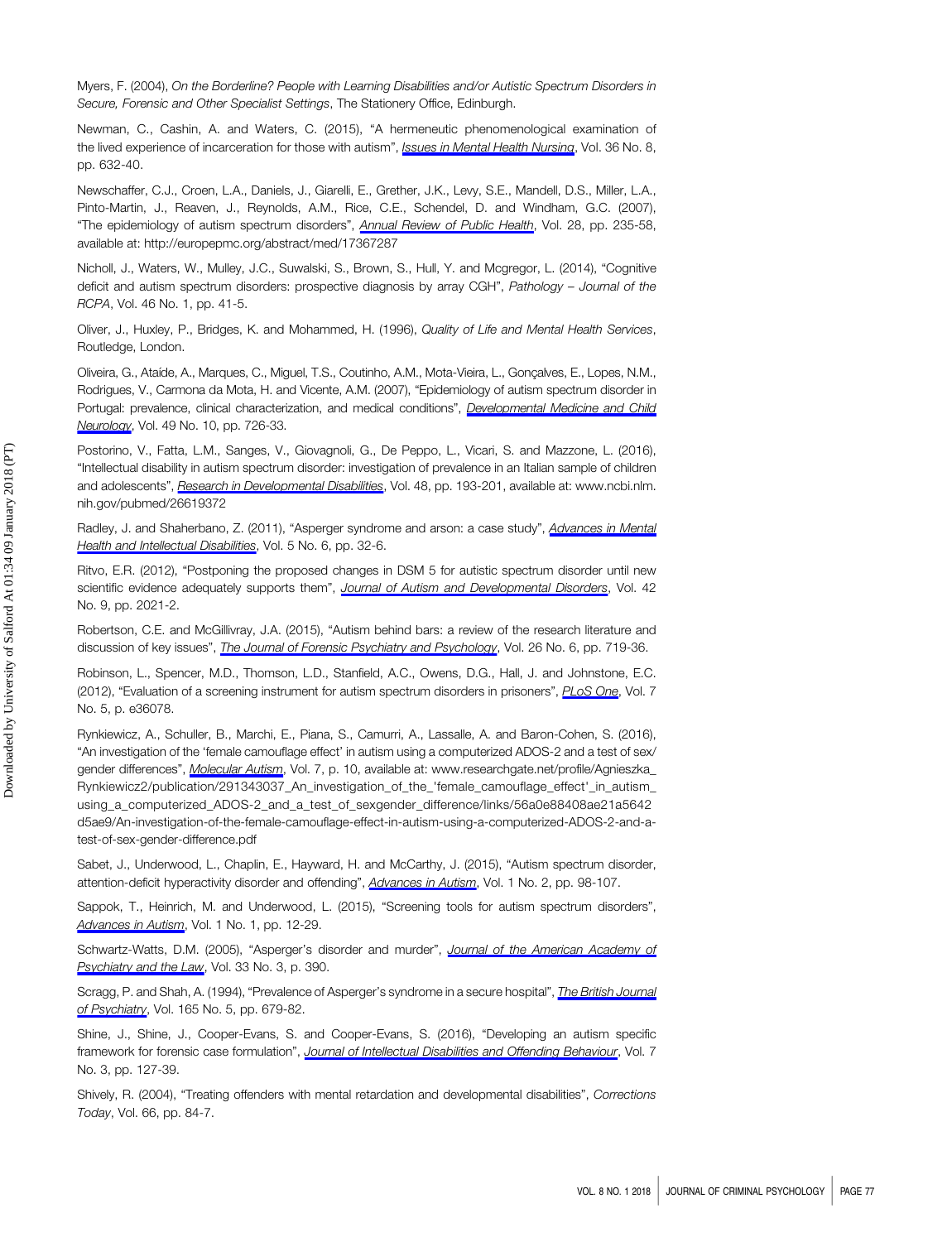Simonoff, E. (2012), "Autism spectrum disorder: prevalence and cause may be bound together", [British](http://www.emeraldinsight.com/action/showLinks?doi=10.1108%2FJCP-06-2017-0028&crossref=10.1192%2Fbjp.bp.111.104703&isi=000307423800002&citationId=p_121) [Journal of Psychiatry](http://www.emeraldinsight.com/action/showLinks?doi=10.1108%2FJCP-06-2017-0028&crossref=10.1192%2Fbjp.bp.111.104703&isi=000307423800002&citationId=p_121), Vol. 201, pp. 88-9, available at:<www.ncbi.nlm.nih.gov/pubmed/22859574>

Sizoo, B.B., van den Brink, W., Gorissen-van Eenige, M., Koeter, M.W., van Wijngaarden-Cremers, P.J. and van der Gaag, R.J. (2009), "Using the autism-spectrum quotient to discriminate autism spectrum disorder from ADHD in adult patients with and without comorbid substance use disorder", [Journal of Autism and](http://www.emeraldinsight.com/action/showLinks?doi=10.1108%2FJCP-06-2017-0028&crossref=10.1007%2Fs10803-009-0743-2&isi=000269012200007&citationId=p_122) [Developmental Disorders](http://www.emeraldinsight.com/action/showLinks?doi=10.1108%2FJCP-06-2017-0028&crossref=10.1007%2Fs10803-009-0743-2&isi=000269012200007&citationId=p_122), Vol. 39 No. 9, pp. 1291-7.

Søndenaa, E., Helverschou, S.B., Steindal, K., Rasmussen, K., Nilson, B. and Nøttestad, J.A. (2014), "Violence and sexual offending behavior in people with autism spectrum disorder who have undergone a psychiatric forensic examination", *[Psychological Reports](http://www.emeraldinsight.com/action/showLinks?doi=10.1108%2FJCP-06-2017-0028&crossref=10.2466%2F16.15.PR0.115c16z5&isi=000341522100005&citationId=p_123)*, Vol. 115 No. 1, pp. 32-43.

Spielberger, C. (1999), The State Trait Anger Expression Inventory, Vol. 2, Psychological Assessment Resource, Odessa, FL.

Srivastava, A.K. and Schwartz, C.E. (2014), "Intellectual disability and autism spectrum disorders: causal genes and molecular mechanisms", [Neuroscience & Biobehavioral Reviews](http://www.emeraldinsight.com/action/showLinks?doi=10.1108%2FJCP-06-2017-0028&crossref=10.1016%2Fj.neubiorev.2014.02.015&isi=000348012600002&citationId=p_125), Vol. 46, Part 2, pp. 161-74.

Taylor, M.J., Charman, T. and Ronald, A. (2015), "Where are the strongest associations between autistic traits and traits of ADHD? Evidence from a community-based twin study", [European Child and Adolescent](http://www.emeraldinsight.com/action/showLinks?doi=10.1108%2FJCP-06-2017-0028&crossref=10.1007%2Fs00787-014-0666-0&isi=000360543600011&citationId=p_126) [Psychiatry](http://www.emeraldinsight.com/action/showLinks?doi=10.1108%2FJCP-06-2017-0028&crossref=10.1007%2Fs00787-014-0666-0&isi=000360543600011&citationId=p_126), Vol. 24 No. 9, pp. 1129-38.

Taylor, P.J., Leese, M., Williams, D., Butwell, M., Daly, R. and Larkin, E. (1998), "Mental disorder and violence: a special (high security) hospital survey", [British Journal of Psychiatry](http://www.emeraldinsight.com/action/showLinks?doi=10.1108%2FJCP-06-2017-0028&crossref=10.1192%2Fbjp.172.3.218&citationId=p_127), Vol. 172 No. 3, pp. 218-26.

The National Autistic Society (2005), Autism: A Guide for Criminal Justice Professional, The National Autistic Society, London.

Tonnsen, B.L., Boan, A.D., Bradley, C.C., Charles, J., Cohen, A. and Carpenter, L.A. (2016), "Prevalence of autism spectrum disorders among children with intellectual disability", [American Journal on Intellectual and](http://www.emeraldinsight.com/action/showLinks?doi=10.1108%2FJCP-06-2017-0028&crossref=10.1352%2F1944-7558-121.6.487&citationId=p_129) [Developmental Disabilities](http://www.emeraldinsight.com/action/showLinks?doi=10.1108%2FJCP-06-2017-0028&crossref=10.1352%2F1944-7558-121.6.487&citationId=p_129), Vol. 121 No. 6, pp. 487-500.

Underwood, L., McCarthy, J., Chaplin, E., Forrester, A., Mills, R. and Murphy, D. (2016), "Autism spectrum disorder traits among prisoners", **[Advances in Autism](http://www.emeraldinsight.com/action/showLinks?doi=10.1108%2FJCP-06-2017-0028&system=10.1108%2FAIA-11-2015-0023&isi=000399059200002&citationId=p_130)**, Vol. 2 No. 3, pp. 106-17.

Underwood, L., Forrester, A., Chaplin, E. and McCarthy, J. (2013), "Prisoners with neurodevelopmental disorders", [Journal of Intellectual Disabilities and Offending Behaviour](http://www.emeraldinsight.com/action/showLinks?doi=10.1108%2FJCP-06-2017-0028&system=10.1108%2FJIDOB-05-2013-0011&citationId=p_131), Vol. 4 Nos 1/2, pp. 17-23.

Van Wijngaarden-Cremers, P.J., van Eeten, E., Groen, W.B., Van Deurzen, P.A., Oosterling, I.J. and Van der Gaag, R.J. (2014), "Gender and age differences in the core triad of impairments in autism spectrum disorders: a systematic review and meta-analysis", [Journal of Autism and Developmental Disorders](http://www.emeraldinsight.com/action/showLinks?doi=10.1108%2FJCP-06-2017-0028&crossref=10.1007%2Fs10803-013-1913-9&isi=000330965100013&citationId=p_132), Vol. 44 No. 3, pp. 627-35.

Walsh, N. and Hall, I. (2012), "The autism strategy: implications for people with autism and for service development", [Advances in Mental Health and Intellectual Disabilities](http://www.emeraldinsight.com/action/showLinks?doi=10.1108%2FJCP-06-2017-0028&system=10.1108%2F20441281211227166&citationId=p_133), Vol. 6 No. 3, pp. 113-20.

Waterhouse, L. (2013), Rethinking Autism: Variation and Complexity, Academic Press, London.

Webster, C. (1997), The HCR 20 Assessing Risk for Violence, version two, Mental Health, Law and Policy Institute, Simon Fraser University, Forensic Psychiatric Services Commission of British Columbia, available at: <www.citeulike.org/group/15748/article/9908347>

Wechsler, D. (1997), Wechsler Adult Intelligence Scale (WAIS III), 3rd ed., The Psychological Corporation, San Antonio, TX.

Wilkins, J. and Matson, J.L. (2009), "A comparison of social skills profiles in intellectually disabled adults with and without ASD", [Behavior Modification](http://www.emeraldinsight.com/action/showLinks?doi=10.1108%2FJCP-06-2017-0028&crossref=10.1177%2F0145445508321880&isi=000262955400001&citationId=p_137), Vol. 33 No. 2, pp. 143-55.

Wing, L., Gould, J. and Gillberg, C. (2011), "Autism spectrum disorders in the DSM-V: better or worse than the DSM-IV?", [Research in Developmental Disabilities](http://www.emeraldinsight.com/action/showLinks?doi=10.1108%2FJCP-06-2017-0028&crossref=10.1016%2Fj.ridd.2010.11.003&isi=000287678900047&citationId=p_138), Vol. 32 No. 2, pp. 768-73.

Wing, L. (1996), The Autistic Spectrum: A Guide for Parents and Professionals, Constable, London.

Wing, L. (1991), "The relationship between Asperger's syndrome and Kanner's autism", in Frith, U. (Ed.), [Autism and Asperger Syndrome](http://www.emeraldinsight.com/action/showLinks?doi=10.1108%2FJCP-06-2017-0028&crossref=10.1017%2FCBO9780511526770.003&citationId=p_140), Cambridge University Press, Cambridge, pp. 93-121.

Woodbury-Smith, M., Clare, I., Holland, A.J., Watson, P.C., Bambrick, M., Kearns, A. and Staufenberg, E. (2010), "Circumscribed interests and 'offenders' with autism spectrum disorders: a case-control study", [The Journal of Forensic Psychiatry and Psychology](http://www.emeraldinsight.com/action/showLinks?doi=10.1108%2FJCP-06-2017-0028&crossref=10.1080%2F14789940903426877&isi=000278714500004&citationId=p_141), Vol. 21 No. 3, pp. 366-77.

Woodbury-Smith, M.R., Robinson, J., Wheelwright, S. and Baron-Cohen, S. (2005), "Screening adults for Asperger syndrome using the AQ: a preliminary study of its diagnostic validity in clinical practice", [Journal of](http://www.emeraldinsight.com/action/showLinks?doi=10.1108%2FJCP-06-2017-0028&crossref=10.1007%2Fs10803-005-3300-7&isi=000230559200008&citationId=p_142) [Autism and Developmental Disorders](http://www.emeraldinsight.com/action/showLinks?doi=10.1108%2FJCP-06-2017-0028&crossref=10.1007%2Fs10803-005-3300-7&isi=000230559200008&citationId=p_142), Vol. 35 No. 3, pp. 331-5.